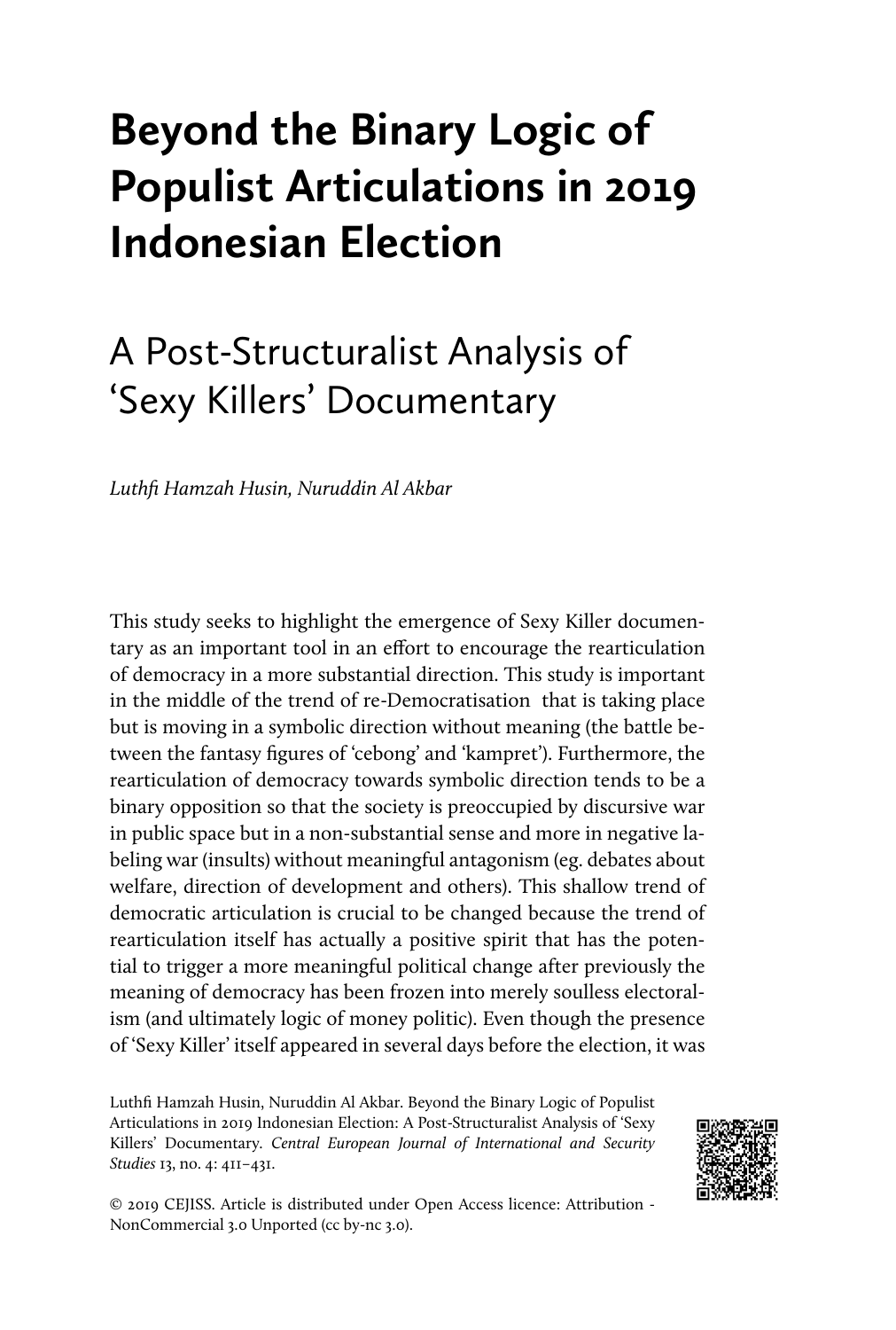able to provide an opportunity for the emergence of new non-binary subjects (which are then wrongly associated to non-voting behaviour). One important thing is that the new subject (although trying to be labeled negatively) is able to emerge into the public domain and no longer be reduced in the 'cebong' and 'kampret' binary dichotomy. Moreover, the new subject is arguably able to rearticulate a more substantive meaning in politics (for example highlighting development that is not environmentally friendly).

*Key words: binary opposition, Indonesian election, meaning construct, populism, post-structuralism.*

The politics of contemporary Indonesia seems to be increasingly moving towards (or at least adding to) the new 'vocabulary' called '*cebong*' and '*kampret*'. This term has been spreading since before and during the 2019 Indonsian election even today. The terms '*cebong*' and '*kampret*' mark the crystallisation of the new movements in Indonesian politics, which were previously seemed to be stagnant and absence of antagonistic debates. Even if there is a debate, it is more than just conveying a vision and mission, in which, although it seems textually to have a difference between one candidate and another, it seems to have nothing to do with Indonesian politics in general.

In this non-antagonistic politics, the thing that then works is a mere logic of economism (even then in a very limited sense which in contemporary Indonesian political dictionaries is known as money politics). The work of Aspinall and Sukmajati (2015) is one of the important markers of the world academics that captures the political spirit that works in contemporary Indonesian politics after the reform era. Those who have money and capacity to utilise the money more are expected to dominate the democratic game over the other political opponents. It can be said that money politics is one of the most important vocabularies when discussing Indonesian politics before 2014 (since Jokowi's election marked the era of populist politics in Indonesia) to this day.

Another important vocabulary that exists prior to post-2014 Indonesian politics is clientelism (see for example Aspinall & Berenschot, 2019). Similar to money politics, in the non-anatagonistic political space, a patronage link can be used to leverage one candidate in an election. The network here has various meaning but is usually derived from old networks, such as primoridal or institutional structure. For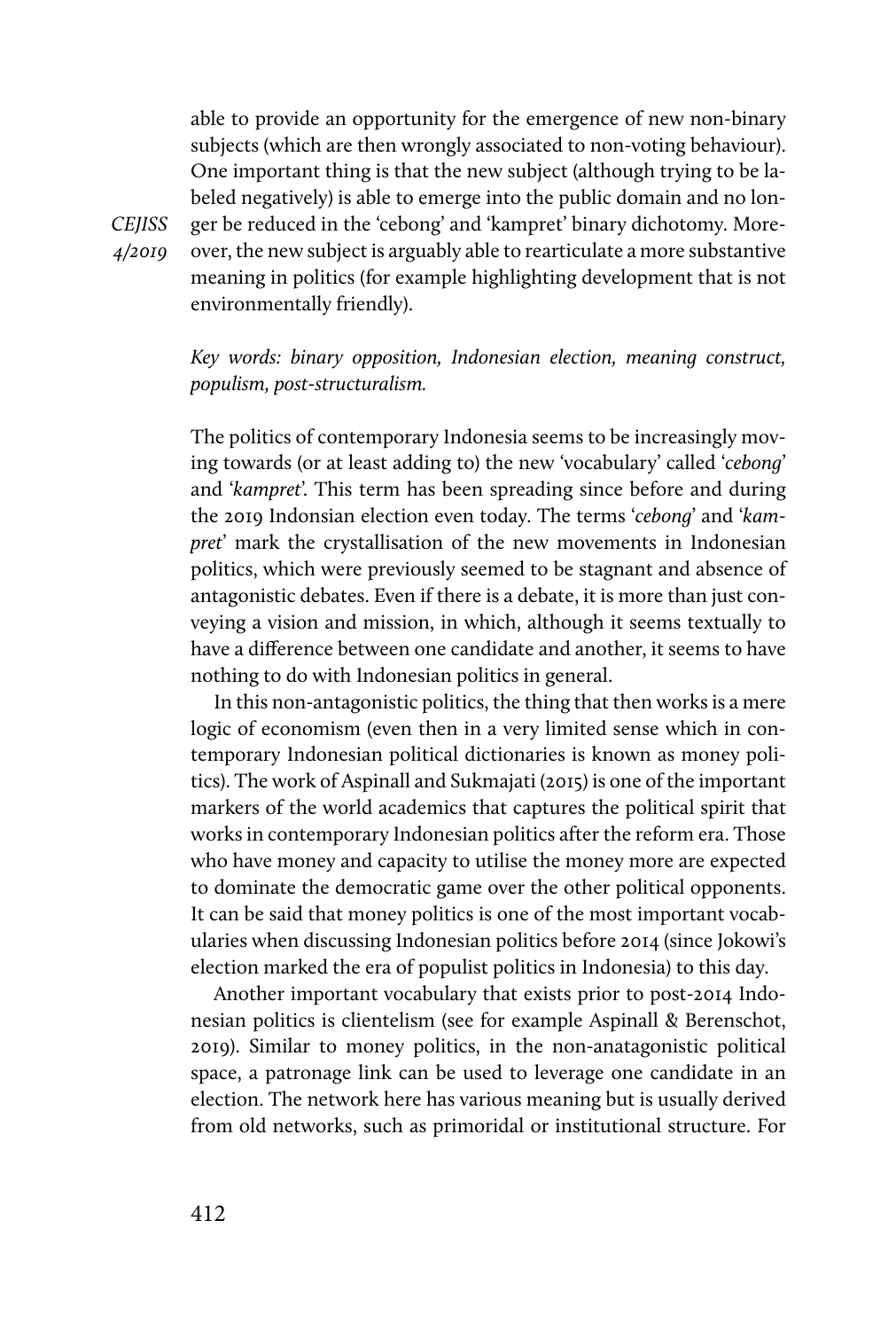instace, networks of customs, religions and/ or more modern networks such as women's Family Welfare Empowering groups (*Pemberdayaan Kesejahteraan Keluarga* or PKK). The logic that works in clientelism politics is that those who have network or are supported by a strong network have a convincing opportunity to win. There is no room for the antagonism of ideas in this kind of political space. Politics only talks about who has a strong material or cultural base so he willwin the fight. A classic logic that perpetuates the practices of elitism and the stagnancy of existing and established political institutions. Even though material and cultural factors are inevitable in politics, it becomes the only and, at the same time, the static way in understanding politics and nothing can be expected from this kind of approach. Progressive politics will not work in this kind of political structure, as there is no possible meaning construct at all in the political space which claims to be democratic, with all its institutional and procedural arrangements, because what happens is only a person who has large capital can dominate the executive or legislative without the need of struggling and constructing a different idea from other candidates. In fact, this contest of ideas is actually the spirit of democracy - at least in terms of Habermasian and Mouffean (Norman, 2001).

This political landscape was shifted in 2014 when the term of 'populism' became a new vocabulary in Indonesian politics. Populism can be placed as a trajectory of rearticulating politics (and democracy) in Indonesia. Populism in Indonesia has its own logic, that is, regardless of the background of the candidate (how much capital he or she has), he or she must offer a program that is in accordance with the will of the people (Djani *et al.*, 2017). Joko Widodo (known as Jokowi) is a representation of the political trends that emerges at the national level and also in a number of regions, where all the candidates start to offer populist programmes. Jokowi, for example, when he and Basuki Purnama or Ahok competed in the Jakarta gubernatorial election, built the image that he was standing with the community facing the "depravity" of the bureaucracy which was considered unfriendly to Jakarta's very typical urban conditions (Hiariej, 2018). In an effort to build the impression that he is serious about his commitment, he is often broadcasted visiting various places and chatting with the people so the impression of his programmes were really not just a political promises.

The same trend continued to emerge when he climbed his career as the President of Indonesia who in 2014 was paired up with Jusuf Kalla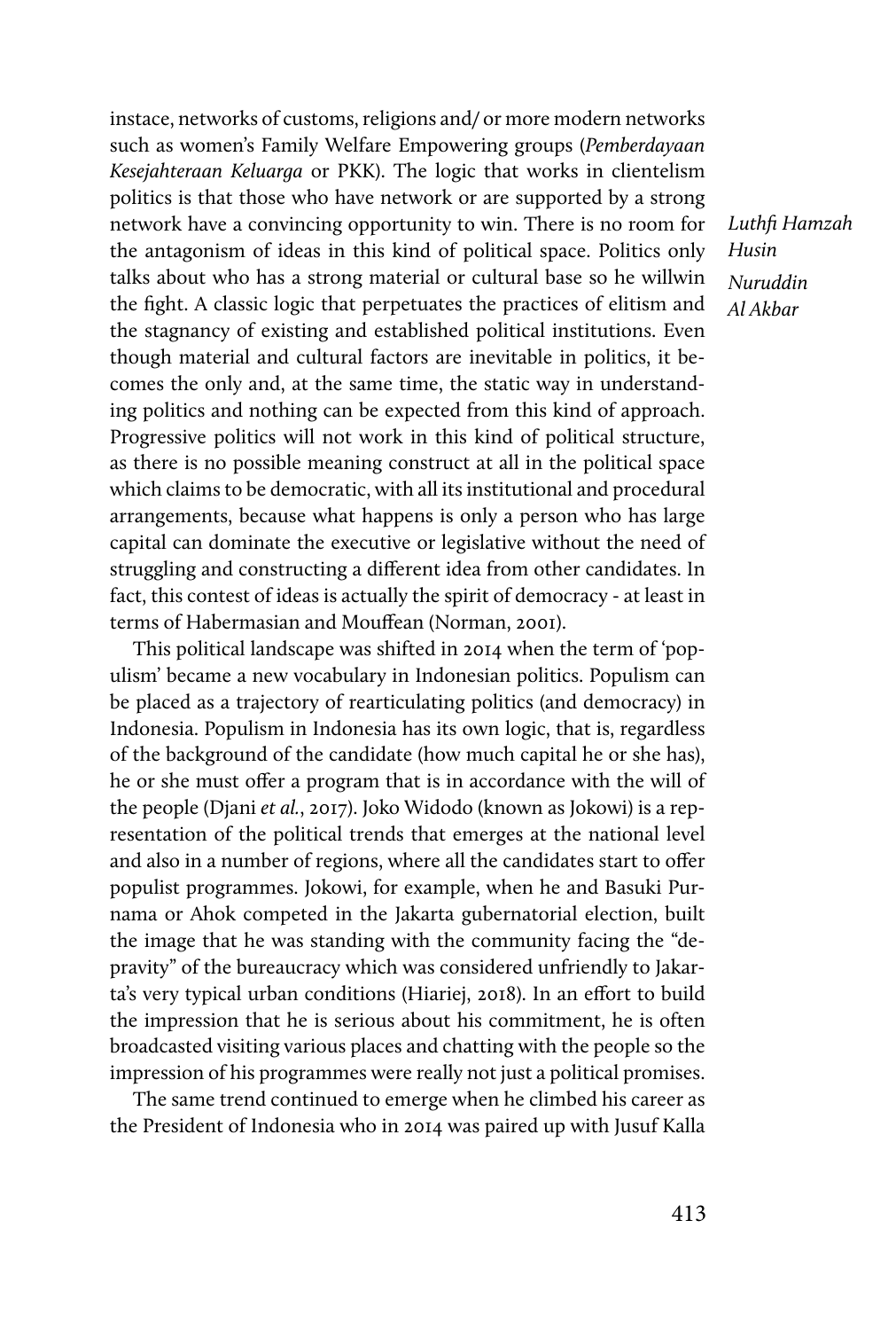against Prabowo Subianto and Hatta Rajasa. Prabowo himself was a figure who supported Jokowi's nomination as the governor of Jakarta and used the logic of populism. When competing with Jokowi in the 2014 presidential election, Prabowo also actually used the same logic of populism but at a more 'radical' level. He promised to change the political structure that he considered not in line with the Indonesian constitution (Mietzner, 2015b). In contrast to Jokowi, who built his populist articulation through programmatic politics *an sich*, Prabowo adopted a more 'classic' style of populism by not only promising 'radical' programmes for people but also built a binary dichotomy between the elites and the people including himself, although he actually came from Indonesian elites (Aspinall, 2015; Mietzner, 2015b). It was this binary opposition that marked the beginning of the emergence of political antagonism in Indonesian politics. The candidate dares to draw boundaries between the programmes he offers with other candidates who are considered deceiving the people.

The explanations above, if it is related to the contemporary Indonesian politics after the reform era, can actually be seen as an opportunity to reap 'blessing' and not 'disaster'. Political antagonism based on this substantial idea actually becomes the spirit of democracy and was unfortunately absence in the practice of post-reform democracy. Transition and consolidation of democracy only works as a 'transplant' of institutional and procedural arrangement (hardware) but does not change the way the democratic value works (software) at all. Instead of conceiving discursive contestation as a part of democratic practices, money and network contestation happened without meaning contestation at all. With the existence of populism, it brings a new 'vocabulary' in contemporary Indonesian politics, as it re-calls ideas back to the Indonesian political space and forces every candidates to adopt the new vocabulary and distinguish him or herself through, what Gramsci calls 'war of position' (Laclau & Mouffe, 2000).

When referring to the idea of Laclau (2018) and Mouffe (2018) on populism, in which they put their political trajectory of radical democracy, in fact the "direction" of Indonesian democracy has seemingly headed to the 'right' path. However, what happens in the next phase of radicalisation whose spirit is to rearticulate the rule of the old political game actually moves in a 'shallow' direction and at some extent turns to be destructive to the future of radicalisation of democracy itself. As mentioned at the beginning, the emergence of the '*cebong*' and '*kam-*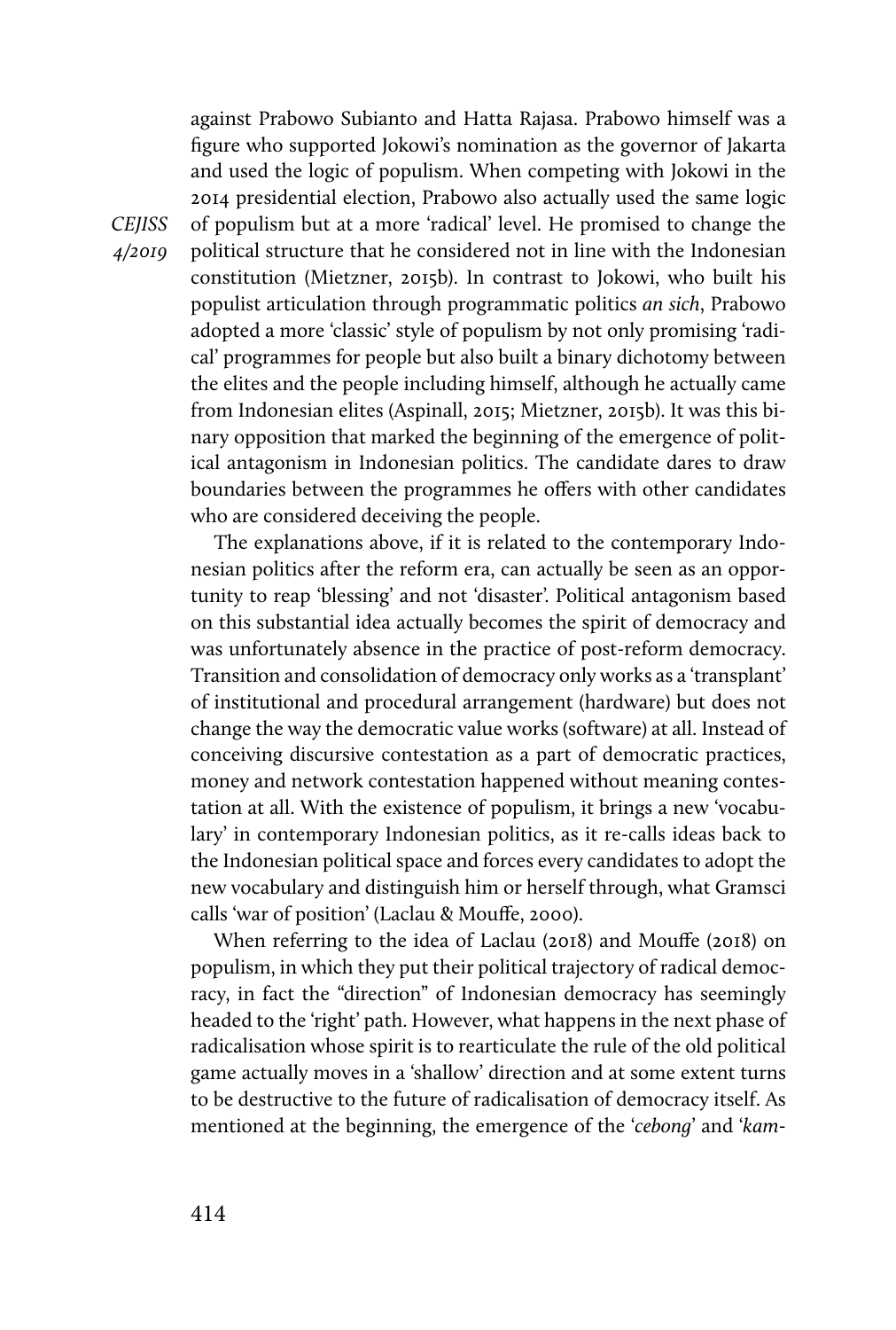*pret*' dichotomy is a new trend in which there is a siltation of political antagonism from substantive and discursive contestation into a rhetoric contestation that is occupied by meaningless construct, connotative meaning and ideological fantasies.

The terms of '*cebong*' and '*kampret*' mean analogies of figures and groups supporting certain political pairs (in this case Jokowi-Ma'ruf and Prabowo-Sandiaga) by labelling and symbolysing with certain animals. '*Cebong*', in Indonesian, refers to tadpole and '*kampret*', in Indonesian, refers to fruit bat. This use of dictions was built to insult or curse different opponents. '*Cebong*' is associated with lower IQ as they usually gather in a small pond together, while '*kampret*' is often associated animal that has a habit of sleeping in reverse which reflects its reverse mindset. This labeling made them not clear in seeing reality, as they reduces all political articulations by mocking the opponent to be a fool. It can be said that the two dictions actually has the same centre meaning of stupidity. In other words, there is no difference between these political articulations as both of them has the same meaning substantively.

The antagonism that is built from the emergence of the '*cebong*' and '*kampret*' trends is very hegemonic because it changes the antagonism of ideas to the antagonism of labeling on people and groups. In this case, the target is another candidate and interestingly it also extends to all individuals in the public space who are considered as part of their opposing candidate supporters. '*Kampret*' itself was labelled to the supportes of Prabowo-Sandiaga supporters while '*cebong*' was associated with the supporters of Jokowi-Ma'ruf. Previously the term '*Ahokers*' also appeared which is meant to label the supporters of Ahok. But in the national context, '*Ahoker*s' is eventually melted in the '*cebong*' group.

In this atmosphere of increasingly personal nuances of antagonism, populism ideas are eventually deflected into symbols that do not at all represent the interest of popular itself. In this kind of condition, even though there are debates containing arguments war about the candidates' vision and mission, there is not much contested meaning since the superficial articulation of populism dominates contemporary political space. It needs to be stressed here that the occurrence of 'siltation' on populist politics does not only occur in Indonesia. At global level, the idea of populism is even synonymous with negative meanings because it is related to the development of racist right-wing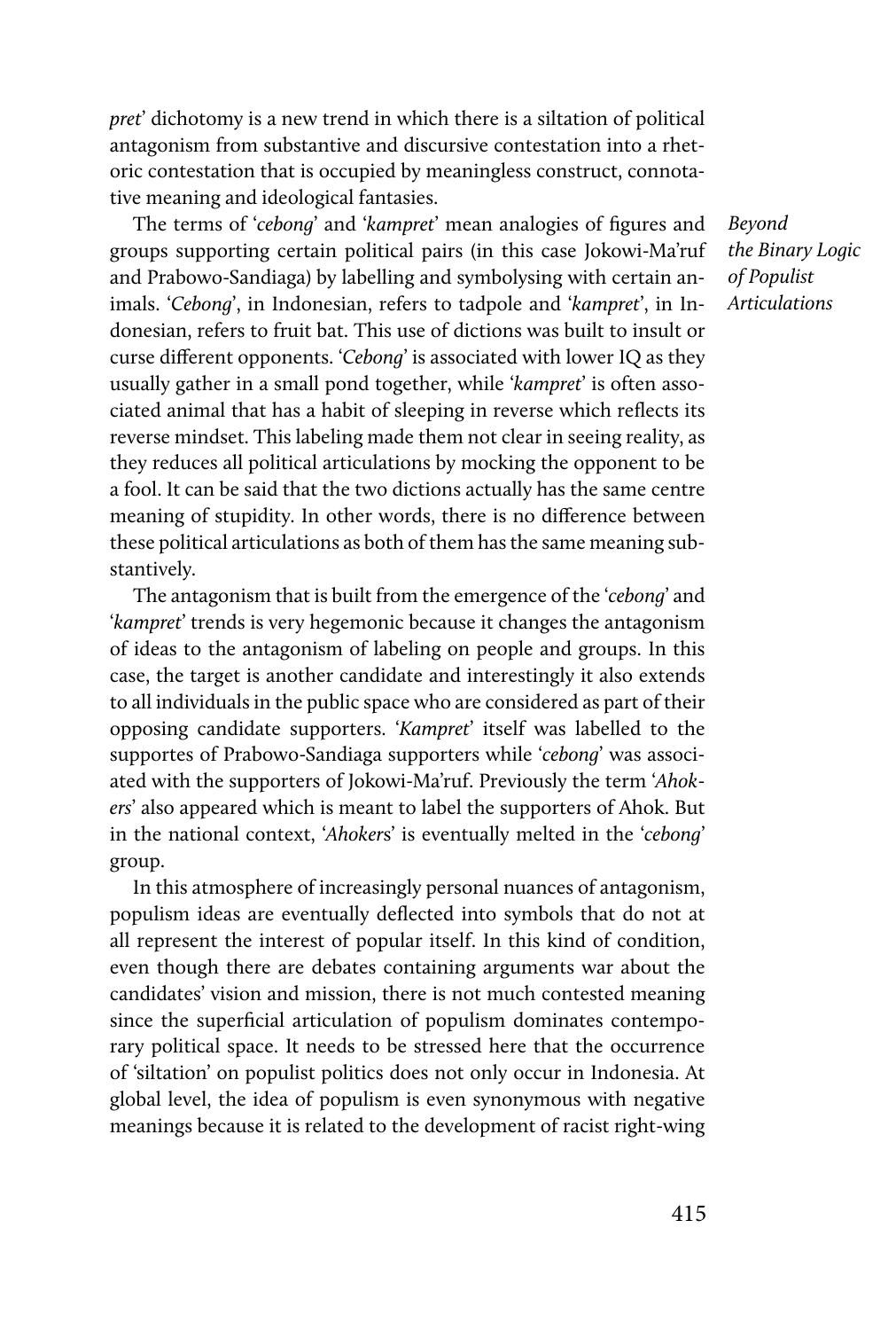politics both in Europe and the US, especially when Donald Trump took office in the US precidency. The term 'post-truth' then became a popular term to define this populism, which is mainly potrayed by a binary antagonism between native and foreigner, such as Trump's accusations that Obama and Hillary are traitors of the nation for creating ISIS or China is the actor behind global warming (Sim, 2019; Cushion & Thomas, 2018). One could argue, therefore, the political antagonism is nowadays reduced to be more imaginative hoaxes than the more substantive antagonism.

Given the above explanation, in this article we argue that the populist turn in contemporary Indonesian politics actually opens up a space for democracy that is more substantive, unless the rearticulation does not end in a 'shallow' antagonism. It becomes more severe when the public is forced to become part of the subject in that superficial binary logic as discussed before. The disciplinary idea seems strongly playing here. In the context of this 'stagnation' of political articulation, the emergence of a documentary produced by Wachdoc Image entitled 'Sexy Killers' deserves a serious study. This is not to mention that the documentary can function as a tool for re-articulating democracy to be an actual substantive and radical democracy. Certainly, more documentaries and hard works are needed to make that trajectory. Notwithstanding, at least, this documentary is one of an entry point to criticise the binary dichotomy and offers a whole new perspective that is not fully captured in the binary logic, even at some extent dismantling the binary logic by deconstruct their fixity of meaning constructs so that there is no such thing as substantial antagonism. This study itself is limited to the study of the narrative discourse and political articulation contended in the Sexy Killers documentary which has the potential to 'subvert' the existing hegemonic structure of meaning.

## **Material and methods**

## *A post-structuralist approach in criticising populist articulations in 2019 Indonesian election*

This study is focused on examining the narrative discourse constructed in the Sexy Killer documentary which has the potential to subvert the binary structure of meaning, which now becomes a new logic in contemporary Indonesian politics. Following the post-structuralist tradition, Derrida especially provides an interesting approach to see the potential for subversion that can be produced by a documentary. Derrida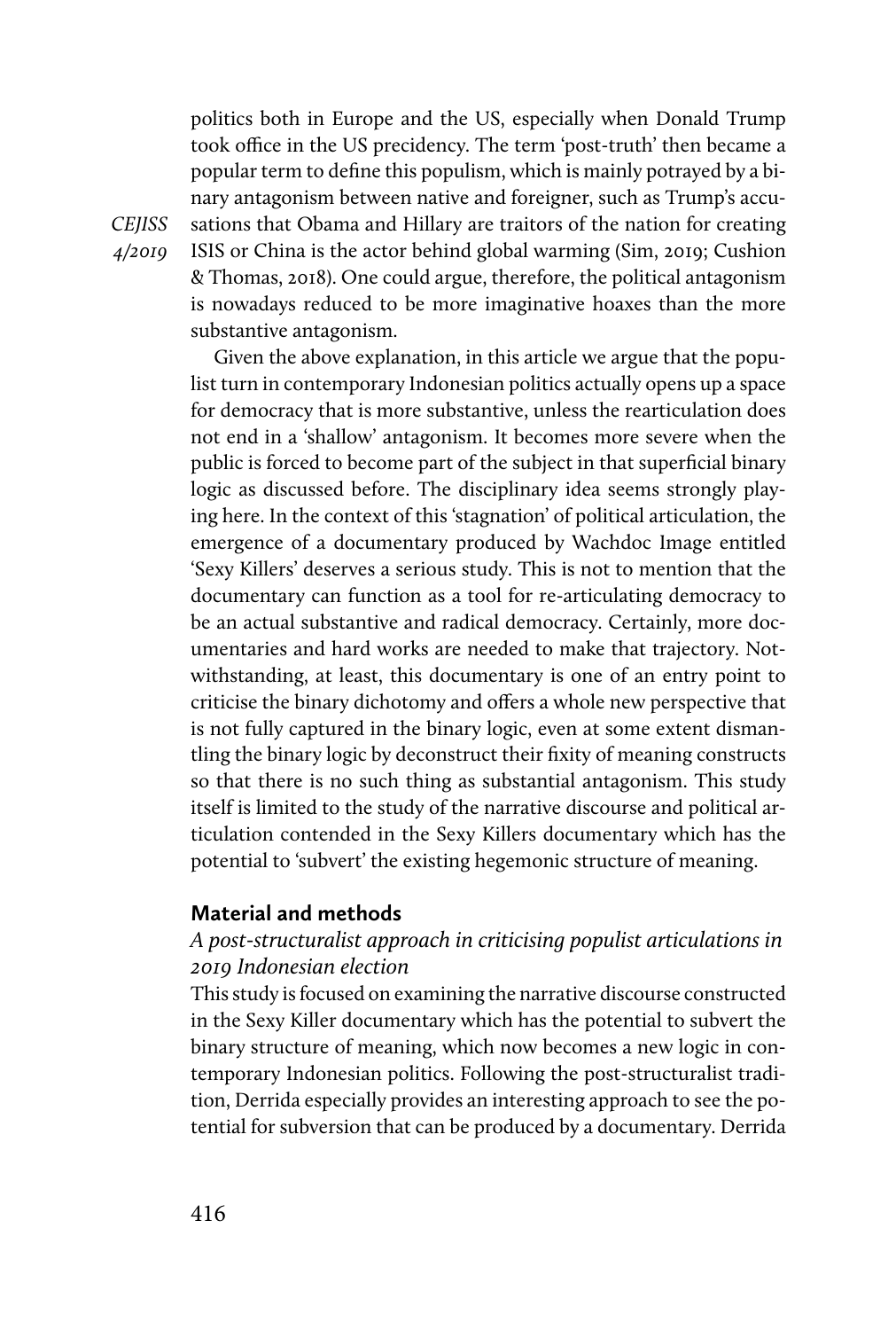himself departs from Saussure's structuralist assumption of signifier and signified in language (Joseph, 2004). Where signified refers to an abstract idea or meaning while a signifier refers to a concrete marker or a medium that represents the abstract idea at the material level (in this case language, through writing/ expression) (Joseph, 2004). For instance, when we talk about chicken, the word 'chicken' is the signifier of an abstract idea/ picture of a chicken. For Saussure, this relationship between signified and signifier takes place steady/ static and apolitical. In contrast to Derrida (2016), who departs from this kind of thought, he is always suspicious on the signification system and also includes a more political analysis in seeing the sign relations with that meaning. In Derrida's analysis, the relation of signifier and signified is possible to be deconstructed (so that it is not fixed) with a reason to avoid the totality of language that might reduces the complexity of 'being'.

To understand Derrida's ideas above, we can illustrate more simply with an examples of love. Love is an abstract concept but illustrates the existence of a special relationship between one and another. However, we can see in the modern era that there is a dominant signifier in describing the astract concept, such as the symbol of 'heart'. Furthermore, the symbol of heart is materialised to be a chocolate with a package illustrated by a heart picture. In this context, we can understand that the meaning of love has been transformed by the dominant signifier named chocolate. It does not stop until there as this dominant signifier ultimately influences the meaning of love itself which was previously spiritual (from heart to heart mentally) into relations that are material in nature - one must prove his love by giving chocolate. Anyone who does not give chocolate is considered not to have a deep sense of love for someone he or she loves. Or at least, he or she is considered lacking in showing his or her love to others. Perhaps, today love is not just conceived as chocolate but is also transformed into another new meaning constructs.

Derrida does not talk much about the idea that is related to the practical politics. Other figures also known as exponents of post-structuralists, namely Ernesto Laclau and, especially, Chantal Mouffe, are two academics who brought Derrida's ideas to their project of radical democracy. For Laclau and Mouffe, Derrida's ideas becomes an important tool to open rearticulations in politics and within liberal democracy. Laclau and Mouffe (2000) themselves consider that this rearticulation is the spirit of politics itself which cannot be quelled,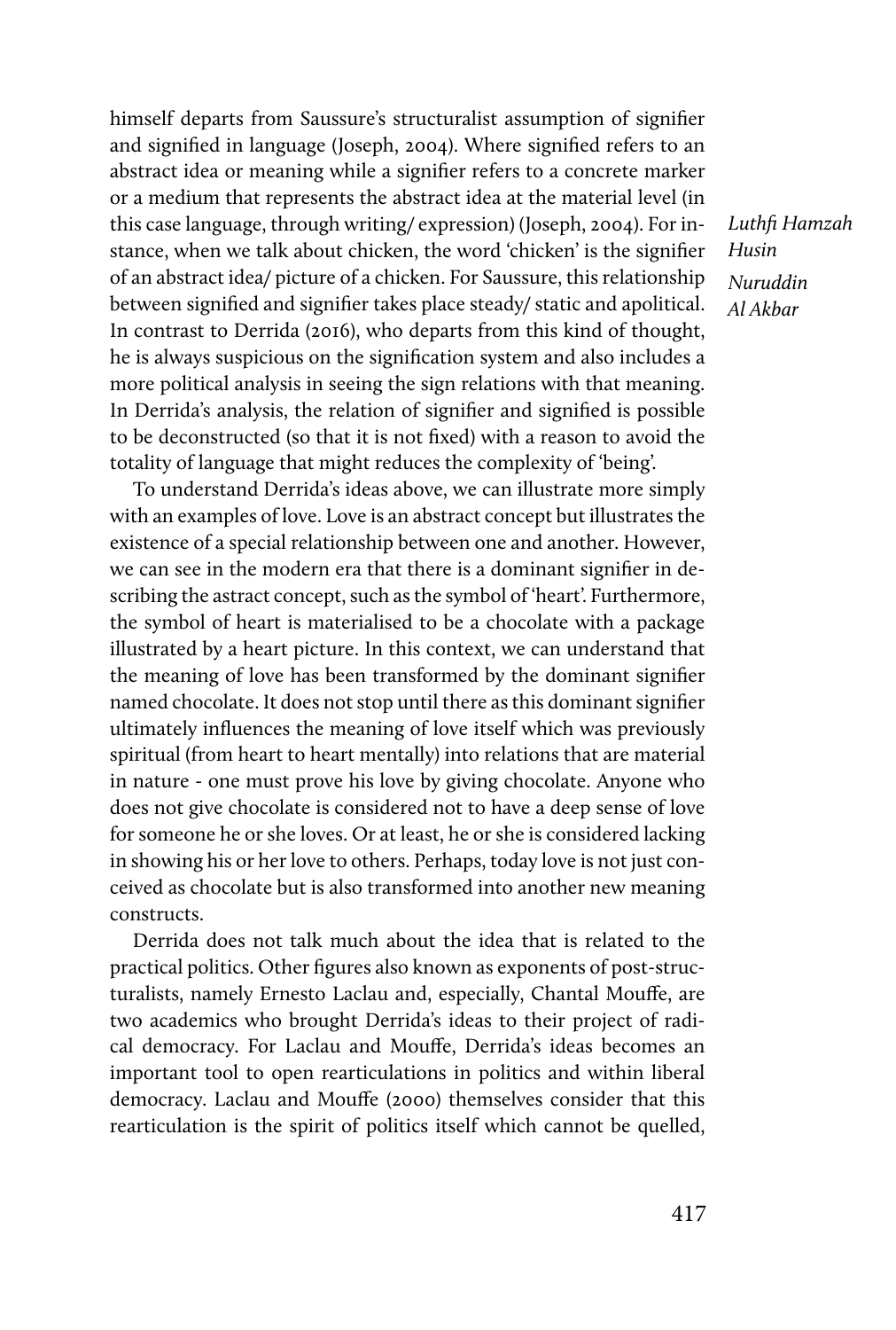whereby political antagonism for both is seen to be inevitable and even good for opening of the space for all apolitical articulations to create change continuously. Trespassing the Saussurean tradition, the idea of 'never-completed sign' of Derrida is fruitful to understand the nature of meaning construct, which is always limited, hegemonic and even contested (Laclau & Mouffe, 2000). Furthermore, this meaning construct is then anaylised by observing the fixity of 'moments' (discursive articulation) from 'elements' (non-discursive articulation) that signify the centre of meaning, or in Lacanian psycho-analysis tradition was called as '*point de capiton*' or nodal point (Andersen, 2003). The fixity of moments, as Derrida points out, will never fully capture the whole undecidable elements, which consequently makes surplus of meaning and dislocations. This conditions enable every dislocated element to dis-articulate and even rearticulate the established the centre of meaning constructed in a hegemonic political articulation.

The concept of the 'never-completed sign', which Derrida discusses and then is used in Laclau and Mouffe's radical political project, becomes relevant in reading contemporary Indonesian politics and the potential for subversion contended by Sexy Killer documentary. As emphasised in the introduction, post-reform Indonesian politics is widely identified with extraordinary progress in the installation of democratic institutional and procedural arrangements. Elections, for example, are no longer under the authority of the Home Ministry but under a more independent commission. The idea of the separation of powers has been undergone by strengthening the legislature. However, various institutional reforms have no impact on the face of Indonesian democracy where the game of money politics and clientelism dominates the logic of electoralism both at local and even national level.

With the emergence of the idea of populism, although in limited scope, at least it is able to provide a new colour/ new political logic, in which democracy is not only a matter of periodic elections but also how the ideas are raised during the campaign manifested to the benefit of the wider community (popular). However, the idea of populism itself, which is conceived as the open door for any political articulation to emerge in the table, is eventually reduced to become practices of personal cults and collective emotionalism, while the radical narratives that encourages the real political change of the system disappears from the public discussion, in this case the last Indonesian election. Instead of enabling the agenda of radicalisation of democracy, the bi-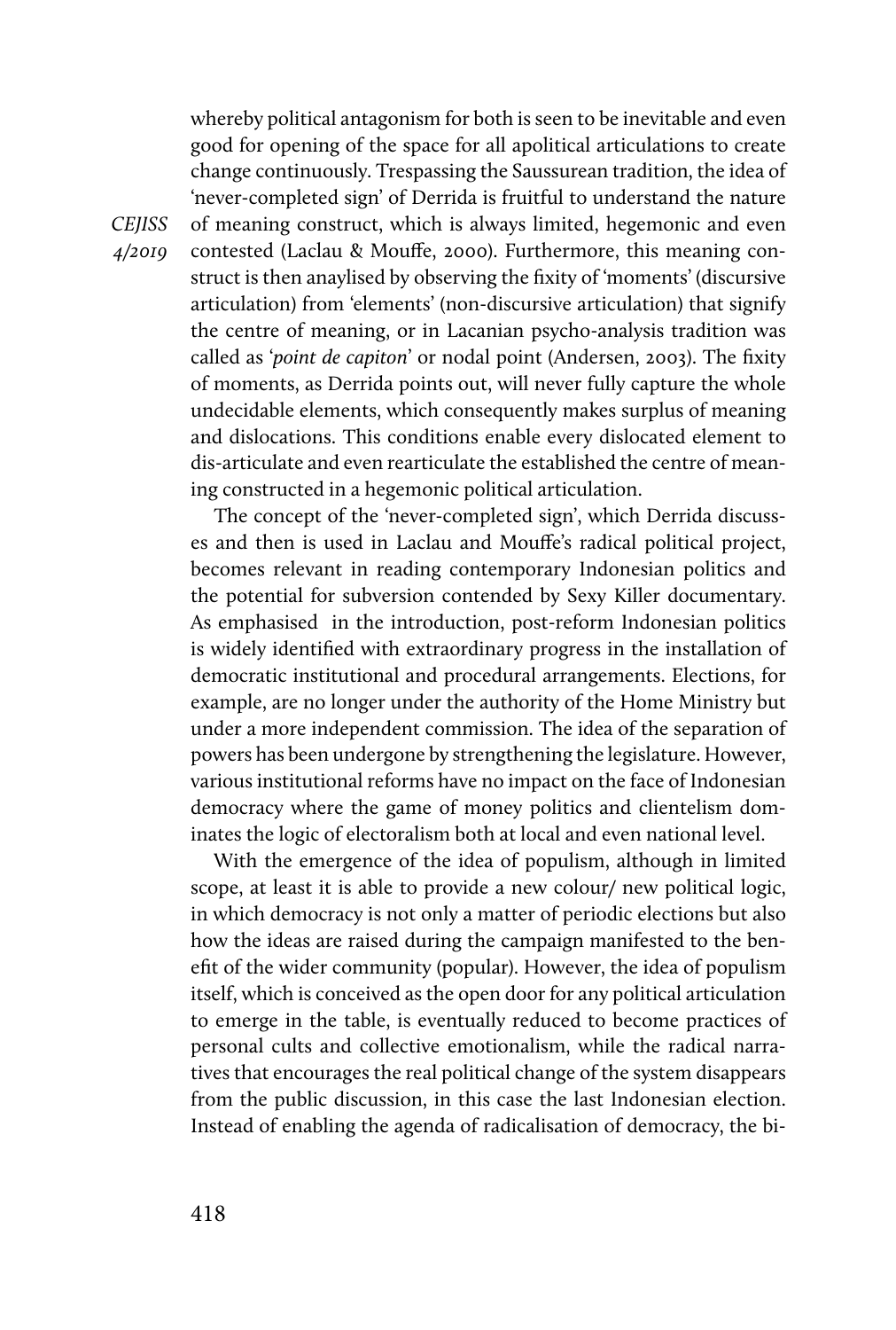nary opposition of '*cebong'* vs. '*kampret*' has downplayed it by reproducing personal issues or hoax news. Nevertheless, as the emergence of populism ideas that began to shift the old logic of money politics and clientism, this static and artificial populist articulations can actually be transformed (be rearticulated) in such as stated by Derrida that the structure of meaning will not be inevitably stable. It is impossible for the logic of '*cebong*' and '*kampret*' to be fully dominate whole narratives.

Furthermore, yet we follow Derrida's notion about the undecidability, it does not necessarily mean that the meaning construct will automatically change itself. There is a 'political guerrilla' that must be done by the undecidable elements to change the established sructure. In this context, Laclau and Mouffe emphasise the importance of understanding politics as the art of changing the 'freezing' (and singularity) of the discourse to be more dynamic, including the emergence of the 'Sexy Killers' documentary. Interestingly, this documentary is aired through social media platform, YouTube, as a work of popular art.

In the history of contemporary politics, it can be said that the position of popular art has become a kind of important tool for maintaining public sanity. The emergence of documentary such as 'Inconvinient Truth', which was later used by Al Gore in campaigning the issue of Global Warning in the US, turned out to be successful in changing the ignorance of some US people about the reality of environmental damage which was also caused by industries there. At a more local level, we can also observe how a simple documentaries produced by Joshua Openheimer entitled 'The Act of Killing' and 'The Look of Silence' were able to encourage a more critical debate about what happened with the case of 65 and even were able to challenge the dominant articulation narrated by the Old Order production's films about The Movement of  $30<sup>th</sup>$  of September – Indonesian Communist Party (*Gerakan 30 September Partai Komunis Indonesia* or G30SPKI). In other words, making art as a politics or politics as an art has a successful examples in the past. Indeed, it is difficult to compare the success of 'Inconvinent Truth' with Sexy Killers', but what we want to underline here is that the documentary is one of the manifestations of politics as an art itself, which has subversive potential to shake up the hegemonic and binary articulation of '*cebong*' and '*kampret*' that now dominates public and academic discourse.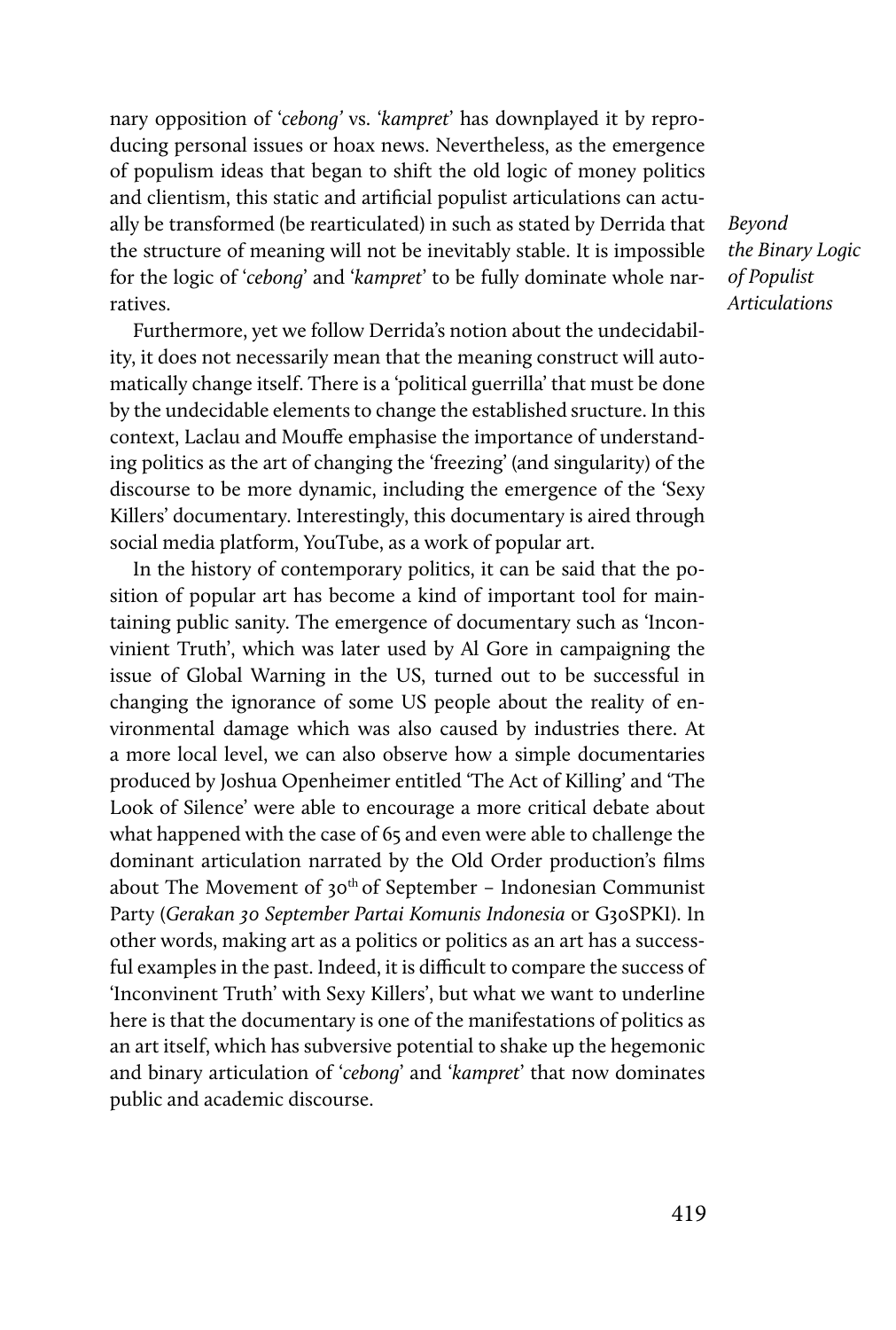### **Results and Discussion**

*Political rhetorics in the binary logic: technocratic populism vs. ultra-populism*

*CEJISS 4/2019*  When referring to Lim's work (2017) which highlights the latest Jakarta gubernational election, where Anis Baswedan-Sandiaga Uno defeated Basuki Tjahaja Purnama (Ahok) - Darot Saiful Hidayat, we can actually see the nuances of siltation on populist discourse since that time. On one hand, it was often to see dictions of insult, such as '*bani taplak'* (the sons of table cloths), '*kaum bumi datar*' (flat earth people), '*onta'* (camel), '*babi*' (pig), 'Chinese infidel', which were more nuanced in the way each of political camp articulated their meaning construct, including the term of '*Ahoker*' for labelling the supporters of Ahok (Lim, 2017). Although, on the other hand, more substantive nuances of political antagonism were still present at the time by the presence of discursive war between the contested camps. This political polarisation leads to, what Hadiz & Robison (2017, p. 489) calls, 'confrontations between varieties of populism' in the nowadays Indonesian politics, such as guided populism, distributive populism and conservative Islamic populism.

> Drawing on this political landscape, Mietzner (2015b) generally categorises the two contested camps by labelling 'technocratic populism' and 'ultra-populism'. On one hand, technocratic populism refers to Jokowi's populism which tends to be soft since it does not mention who the opponent is and focuses more on the narration to solve the problem of society technocratically (Mietzner, 2015b). On the other hand, as also argued by Hadiz (2017, 2018), ultra-populism, which later intersects with conservative Islamic populism, presents as a more antagonistic narrative because it is also wrapped in religious (Islamic) identity with the main narrative at the time was anti-Ahok as a representative of 'minority-infidel' leadership. The 'anti-infidel' discourse in this context must be read more carefully because, in political practice (especially during the 212 movement), they actually displayed a friendly attitude towards Christian couples, for example, who were about to get married and obstructed during the action. In other words, 'infidel' here connotes a special infidel that, in the definition of Islam, fights against Muslims. In the context of Ahok, his the technocratic projects were considered not friendly to the urban poor and Muslims in general. In other words, there were nuances of injustice which was actually tried to be sued though in the wrap of religious narratives (Djani & Tornquist, 2017). Accordingly, political antagonism in the sense that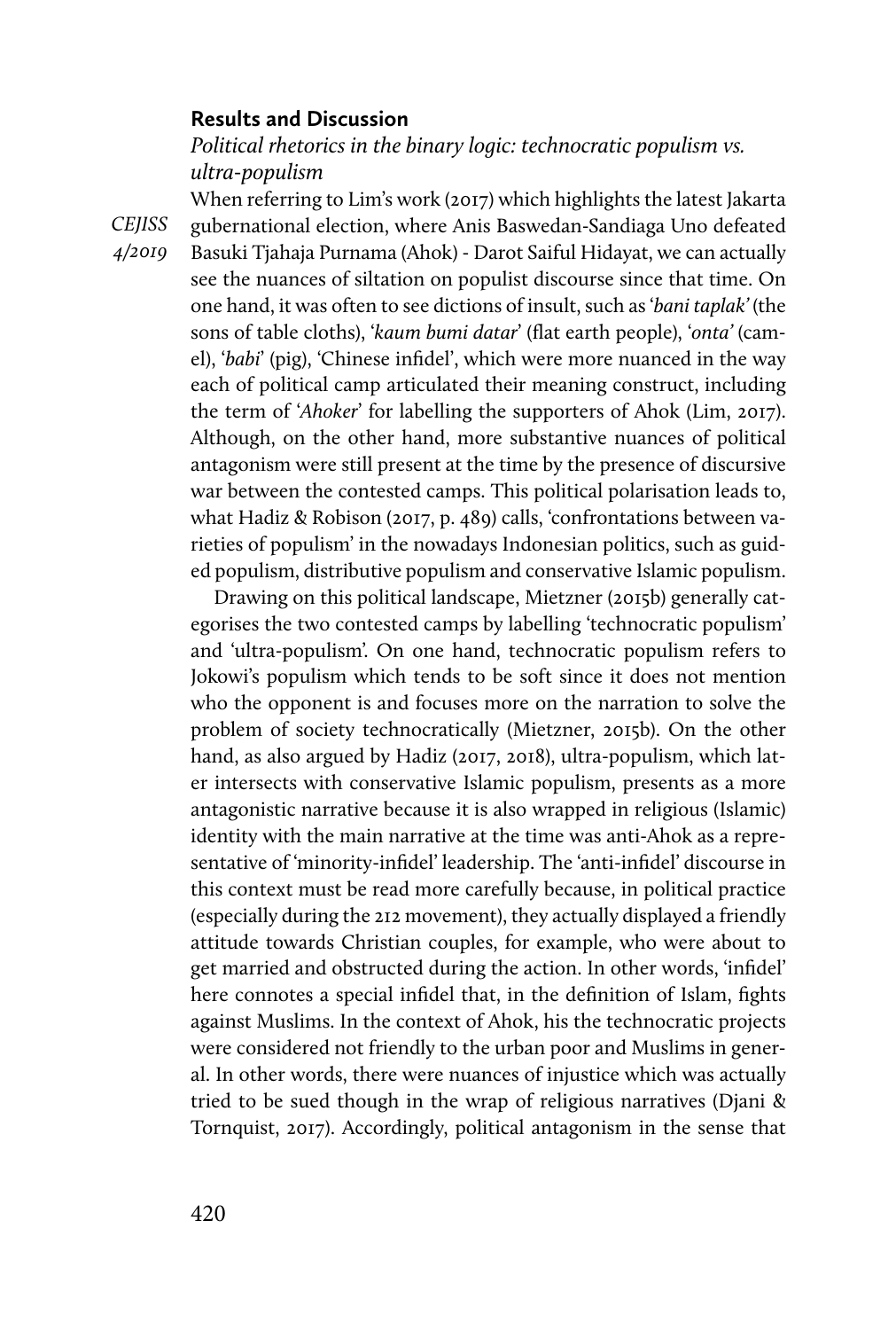it is more substantial works in the context of the 2017 Jakarta gubernational election. Notwithstanding, there was also the phenomenon of 'siltation' on the antagonism with the emergence of increasingly personal fetishism trends, which Ahok with *Teman Ahok* (Friends of Ahok) appeared on one side and Anies Baswedan and Rizieq Shihab on the other side, and the appearence of negative labelling (insults) that do not have the connection of meaning with more substantial debates.

The 2017 Jakarta gubernational election has become crucial moment to understand the 2019 Indonesian election. Besides the adjacent time between the two elections, it can be said that Jakarta is also the representation of Indonesia politics not just a capital city in general. Moreover, media coverage was so massive in highlighting the Jakarta case and unfortunately participating in reproducing the binary construction in its superficial nature. The results of the election were shocking, as Ahok, who was actually a strong figure because he was juxtaposed with the big name Jokowi and was famous for his populist achievements at that time, was defeated. On the other hand, the challenger candidate, Anies-Sandiaga, was supported by Prabowo Subianto who was Jokowi's rival in 2014 Indonesian election. Given the facts earlier, the antagonism that has undergone silently does not stop with the appointment of Anies as the governor of Jakarta, but it continues on a larger scale in the 2019 Indonesian election, in which Jokowi and Prabowo again competed for the position of president. Unfortunately, this populist articulation between technocratic populism and Islamic populism is not improved but is getting worse, where the binary logic of '*cebong*' and '*kampret*' has dominated public discourse and neglected more substantial populist issues. Hence, it is not surprising that there are not substantial difference in the vision and mission carried by the two candidates. This condition has transformed the actual political antagonism that is considered to be radical to be more superficial and even destructive antagonism. There is no room for alternative articulations whose political ideas are more substantive in such hegemonic binary dichotomy.

## *The myths of 'Cebong' and 'Kampret': Efforts to dominate the centre of meaning*

Following the arguments of Barthes (1976 & 1977), the hegemonic articulation constructed in the last Indonesian election is eventually transformed into a new and more connotative meaning. As discussed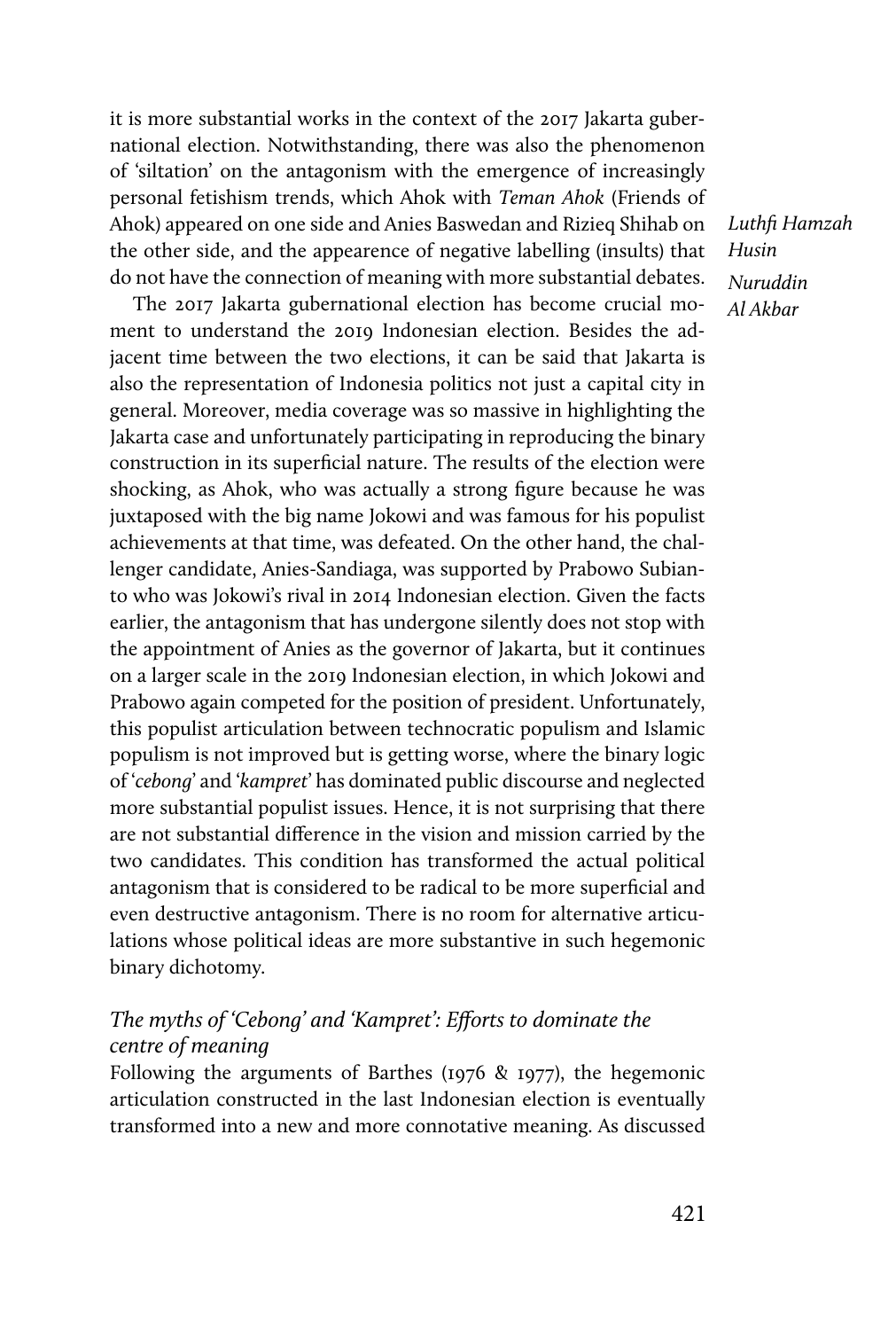earlier, the two political camps construct the fixity of their each meanings through rhetorical articulation, in which the Jokowi-Ma'ruf camp tends to construct the meaning of technocratic populism while the Prabowo-Sandiaga stronghold constructs the meanings of economic and Islamic populism. Both of these populist articulations contradict each other to maintain dominance in the center of meaning against the threat of rearticulation conducted by political opponents. In this case, meaning contestation occurs and takes place in two stages. First, as the preposition developed by Derridean (Laclau & Mouffe, 2000), there is always an inability to articulate meaning to capture the whole elements. It is this never-completed signification that makes each meaning indirectly reproduce surplus of meaning, where the political actors in each camp do not only construct the fixity of meaning through discursive articulation, but also, at the same time, they constitute the meaning constructs of 'the elements' beyond 'the moment' passively. This inevitable condition is often referred to be 'constitutive outside' (Laclau & Mouffe, 2000). Therefore, this latent inability makes any meaning construct always has a potential surplus of meaning that can trigger dislocation conditions. Second, furthermore, the logical consequence of the inability of the meaning structure to interpret the whole elements is the existence of meaning limitations that allow elements in dislocated conditions to actively engage in dis-articulation and rearticulation processes. These two stages of the contestation of meaning make each articulation has to maintain and dominate the center of meaning and, at the same time, destroy and deconstruct the dominance from the opposing camp. In such condition, ideological myths and fantasies then work.

Therefore, in the context of the battle of meaning, the fixity of the meaning construct that was originally denonative eventually turned into a new connotative meaning. The structure of the populist technocratism meaning constructed in Jokowi-Ma'ruf's rhetoric, for instance, transformed into a new signifier for '*cebong*' as a result of dis-articulation and rearticulation of the opposing camp. By way of contrast, the fixity of the economic and Islamic populism meaning on Prabowo-Sandiaga's rhetoric was re-articulated to become a new signifier for the meaning of '*kampret*'. '*Cebong*' which etymologically in Indonesian means tadpole becomes a new meaning construct for Jokowi-Ma'ruf supporters, especially on social media, as a form of insults from Prabowo-Sandiaga's camp, while '*kampret*', which means in Indonesian is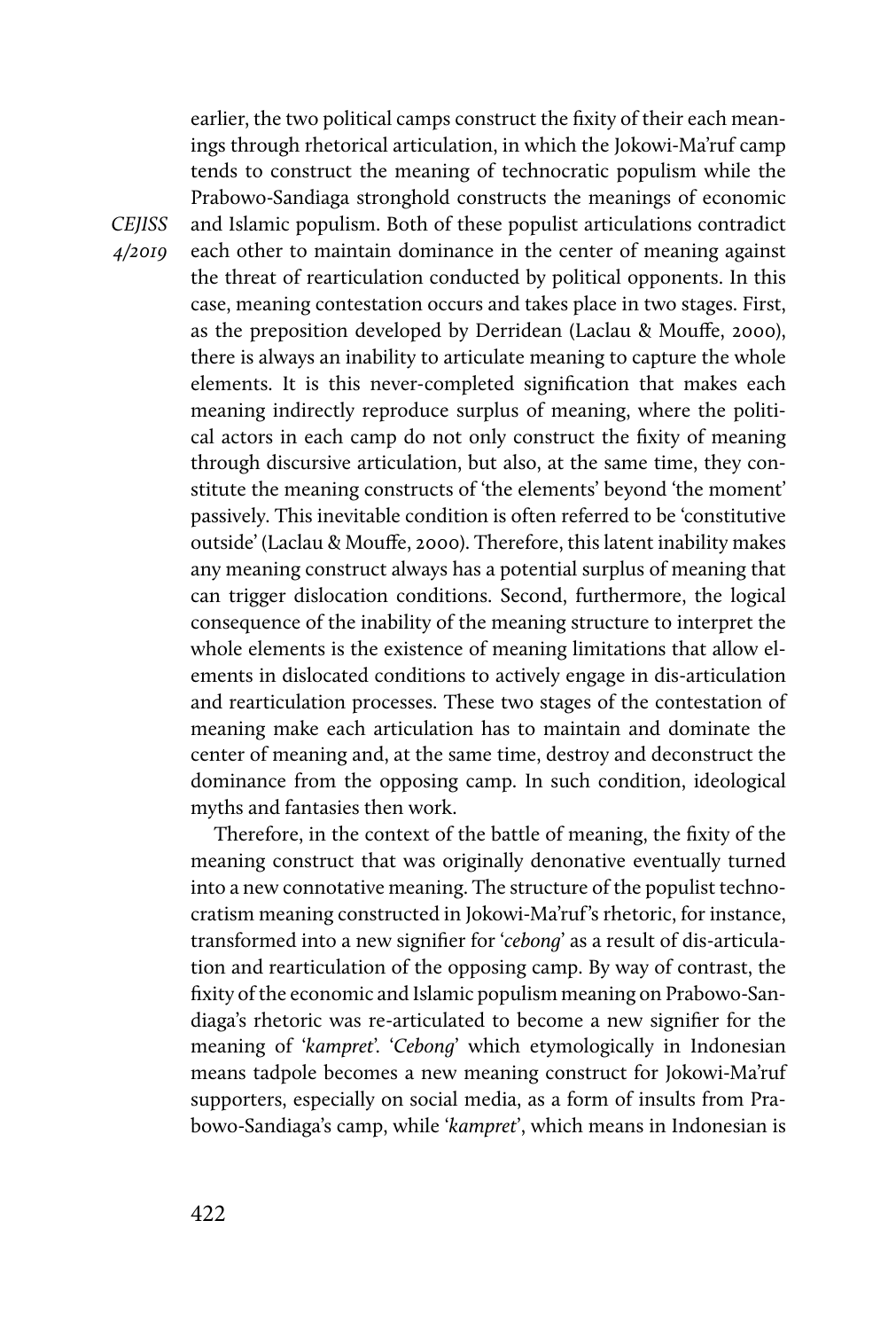fruit bat, is made as a new meaning for supporters of Prabowo-Sandiaga. The use of '*cebong*' and '*kampret*' dictions is then very widespread and is commonly used by both sides in conducting disarticulation and rearticulation of the centre of meaning constructed by the opposing camps (CNN Indonesia, 2018).

The '*cebong*' and '*kampret*' jokes in the contestation of meaning later became myths and ideological fantasies that reduced the substance and real programmatic debate. One could argue, in the polarised political climate and the binary opposition, one can easily pout all political articulations from their opponents simply by saying '*cebong!*' or '*kampret!*' (Triwibowo, 2019). The connotative meaning that is not at all related to denotative meaning but can damage the effectiveness of the opponent's meaning construct effectively. The battle between '*cebong* 'and '*kampret*' eventually forced political articulation in the 2019 Indonesian election, which had been polarised from the beginning, becoming limited to figures of animal fantasies. The articulations of populism built by the two camps were reduced to the battle of fantasy animals which kept trapping voters in the binary opposition. Therefore, it is no wonder if one of those who criticises Jokowi-Ma'ruf, for example, will soon be judged as '*kampret*', and *vice versa*, someone who criticises Prabowo-Sandiaga will be judged as '*cebong*'. The hegemony of articulation in political contestation is now exacerbated by the existence of connotative meanings which also reduce political debate and the real problem of populism politics.

Reduction of meaning that occurs as a result of the extreme polarisation and the binary logic in the last Indonesian election eventually marginalised important issues which were actually excluded in political discussion of the two candidates. Hegemony of binary articulation occurs, especially coupled with the existence of connotative and ideological fantasies, as if it forces other political articulations to merge into one narrative of the two: '*cebong*'or '*kampret*'. This triggered the stagnancy of alternative political articulation and the lack of emancipatory articulations on issues that were considered minor and did not sound promising during the electoral process, especially a few months before the voting day.

## *Sexy Killers: Deconstructing the established meaning at the last minutes*

In the midst of the hegemonic of binary dichotomy, a documentary produced by Watchdoc entitled 'Sexy Killers' was posted on YouTube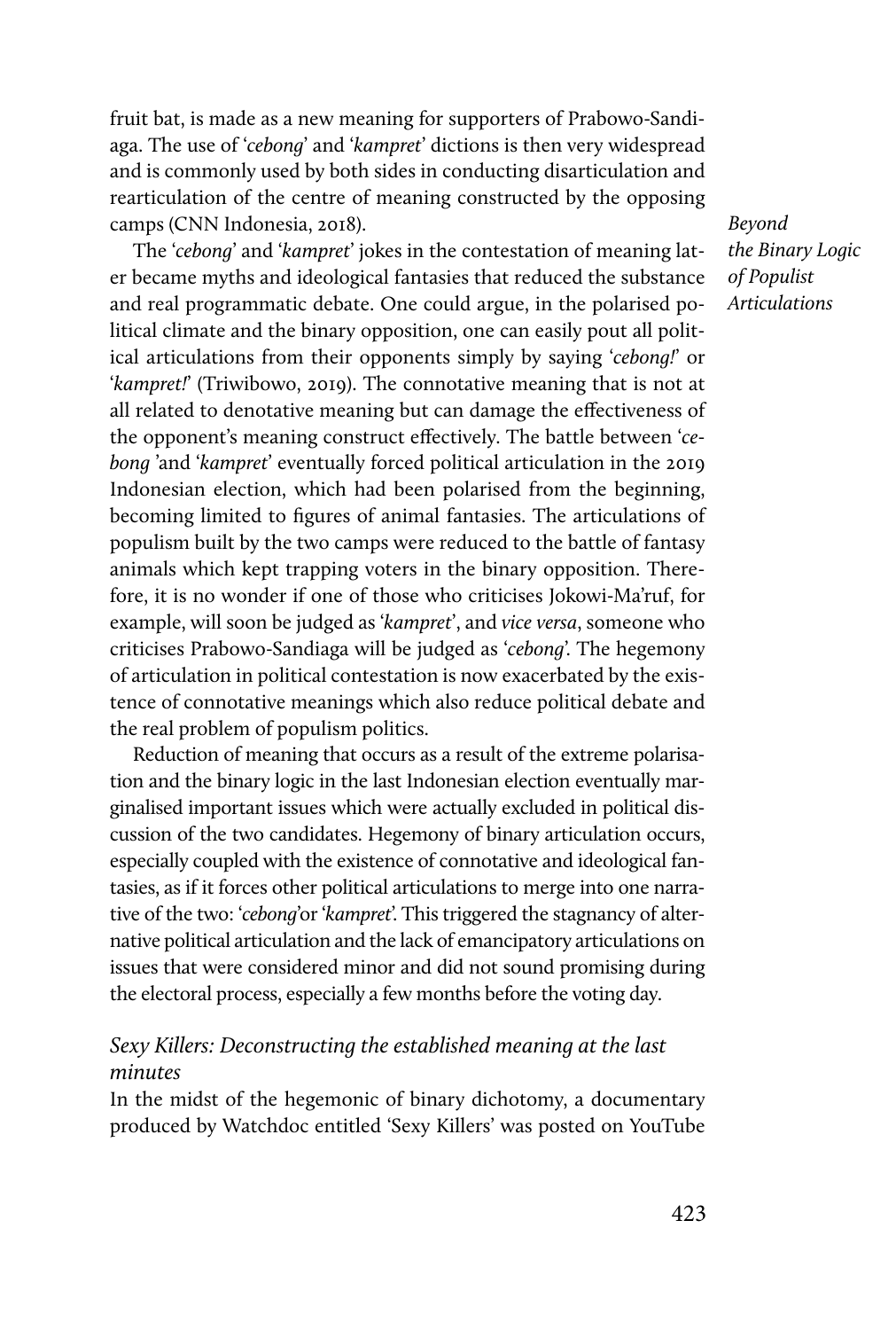platform just four days before the voting took place. Some social media platforms and not a few of the mainstream media were stirred up with the documentary video with duration of less than one and a half hours followed by a drastic increase in the number of viewers (Kompas. com, 2019a). The emergence of new articulation with the use of social media like this basically succeeded to break the deadlock of binary opposition narrative in the 2019 election. The 'Sexy Killers' documentary, generally speaking, departed from energy and environmental issues in Indonesia by raising contradictions of development ambitions accompanied by high energy needs with negative impacts on the environment. As for the highlighted case, environmental pollution due to coal mining activities in Kalimantan Island becomes the main study along with the dynamics of business interests and the actors behind the mining. The title 'Sexy Killers' was chosen to personalise that coal mining is hitherto a very attractive business for all political actors, which on the other hand contributes to the 'killing' of environmental ecosystems including humans at the same time (Watchdoc Image, 2019). This 'Sexy Killers' meaning construct makes a new fantasy figure beyonf the construction of the previous hegemonic figures, '*cebong*' vs. '*kampret*'.

In the documentary video, the structure of meaning about 'Sexy Killers' is constructed in many story plots in various places and cases where the effects of environmental pollution occur. The spread of coal mining on Kalimantan Island in the past two decades, for instance, directly had negative impacts on agriculture, plantations and fisheries, especially for the community of farmers and planters around the mine and also the Steam Power Plant (*Pembangkit Listrik Tenaga Uap*  or PLTU). Among the adverse effects on agriculture and plantations is the scarcity of clean water which affects the decreasing amount of agricultural and plantation production. The functional shift of land use from agriculture to mining is also in the spotlight where land conflicts between industry players and local residents becomes a new problem. In one plot, it is described that functional shift of land use often sacrificed local residents by intimidation and criminalisation. In addition, the other damage caused by coal mining in the upstream sector is the large number of ex-mine excavated ponds that are not reclaimed. Former mine ponds, which were narrated to be more than 3500 ponds, have killed at least 32 people in East Kalimantan Province in 2011 to 2018 (Watchdoc Image, 2019). Particularly, this documentary video also cites one of the record of presidential candidate debates, which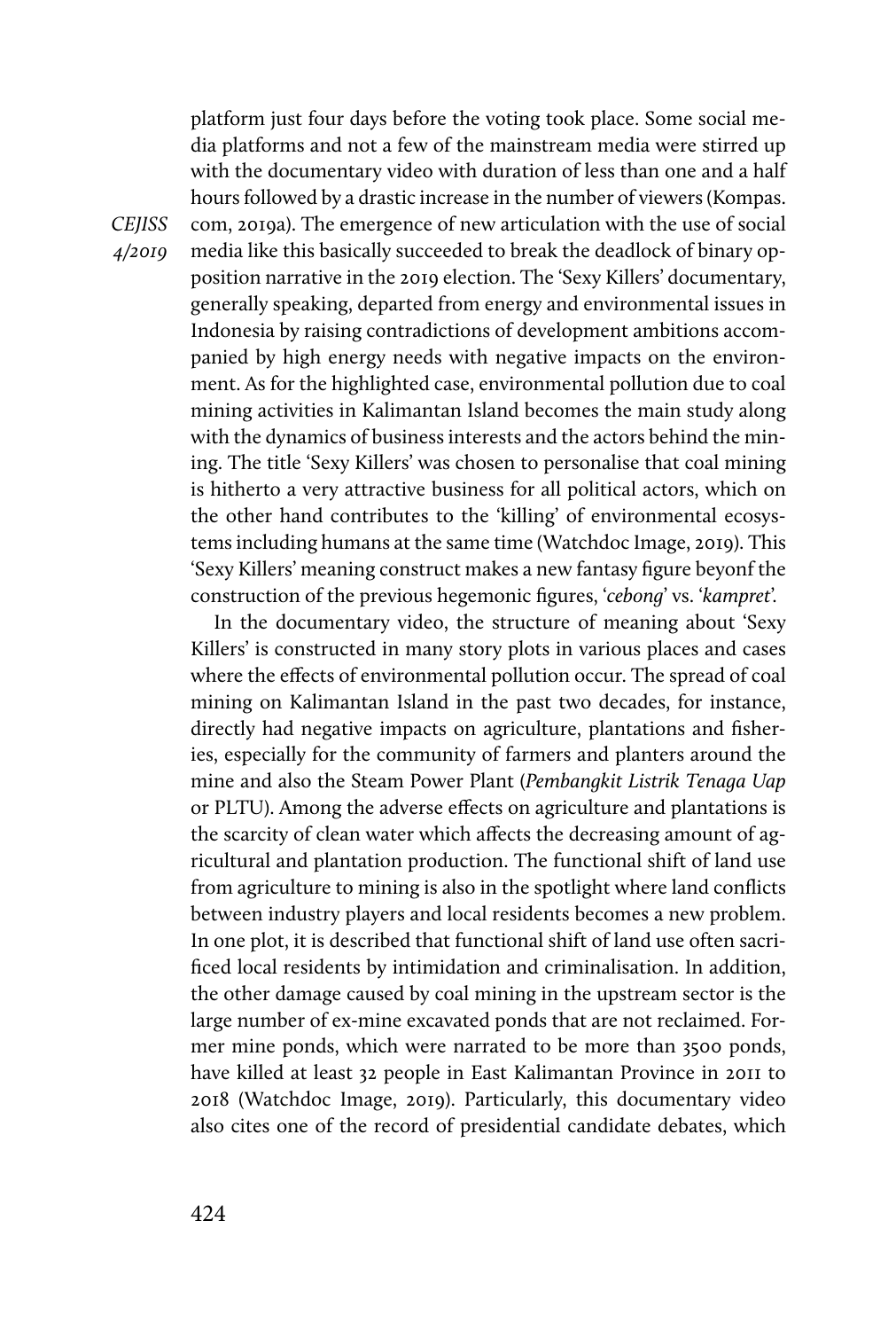shows normative answers of the two candidates regarding the reclamation of these former excavated ponds.

Another example, this documentary video also highlights the pollution and destruction of ecosystems and marine life, where coal barges pass by to supply PLTUs in several places, such as Batang Regency, Central Java Province, and Buleleng Regency, Bali Province. Taking the case at Buleleng Regency as for example, a constructed environmental issue is a decrease of fish catches around Bawang Bay, Bali Province, because of coal spills to the sea and destruction of coral reefs due to anchors of the barges. Another environmental impact that occurred there is a decline in coconut production in the plantation sector because of the air pollution caused by coal burning at the PLTU. The different case of air pollution occurs around the Donggala PLTU, where the surrounding community is vulnerable to acute respiratory infections, asthma, coughing and even lung cancer.

Populist articulation with environmental issues, which were not considered as the main menu in the meaning contestation between the narrative of '*cebong*' and '*kampret*', is finally used to deconstruct the fixity of meaning construct built in the framework of binary opposition discussed earlier. Sexy Killers documentary explicitly exposes business interests including political actors involved in coal mining and power plants which ironically are in the two camps that are competing. It is stated in Sexy Killers documentary that there are important actors in the Jokowi-Ma'ruf camp involved in the coal business, such as Luhut Pandjaitan with Toba Sejahtera Group that covers several coal mining companies such as Toba Bara Ltd. in Kalimantan Island (Watchdoc Image, 2019). By looking at this business groups, next actors who became political elites in the Jokowi-Maufuf campaign team are exposed. On the other hand, important actors in the Prabowo-Sandiaga camp including the involvement of Sandiaga Uno's companies are also exposed. There are an emphasis and patterned information selection in arguing that the actors behind the coal mines, who contribute to the environmental pollution, are actually interconnected both from the Jokowi-Ma'ruf camp and the Prabowo-Sandiaga camp. The documentary clearly shows this connection by demostrating the fact that a number of shares of Saratoga Investama Sedaya Ltd. owned by Sandiaga Uno was once sold to Toba Bara Ltd. owned by his opposite, Luhut Pandjaitan. Another fact, sibling from Erick Tohir, the leader of the Jokowi-Ma'ruf National Winning Team, named Garibaldi Tohir,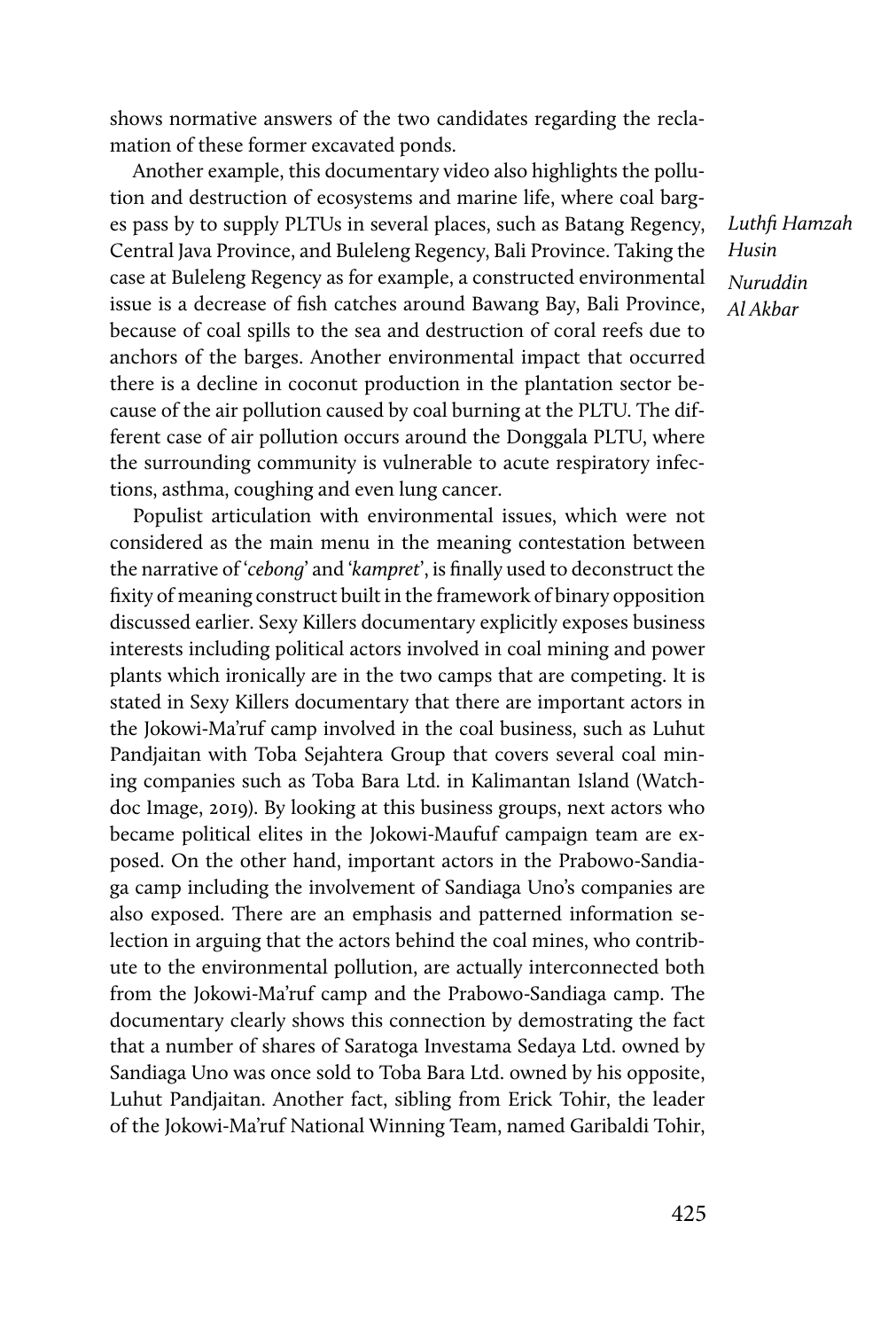is one of the owners of the Sandiaga Uno's company, Adaro Energy Ltd. (Watchdoc Image, 2019). These business relationships exposing as explained in Sexy Killers documentary video seem to explain that, although at the surface '*cebong*' and '*kampret*' are seen to fighting, in some contexts of economic interests, they are actually the same. The emergence of this kind of rearticulation in the last days leading up to the election certainly shook the binary articulation that had been taken for granted by the voters.

Given the issues discussed in the video above, Sexy Killers documentary has succeeded in dis-articulating the binary mindset of '*cebong*' vs. "*kampret*" by re-articulating an alternative populist meaning related to energy and environmental issues, which were previously neglected by the hegemonic articulation from the two existing political camps. This process of rearticulation is the beginning of a resistance against the binary narratives that occur throughout the electoral process by deconstructing the fixity of meaning construct of each political camp. The connotative figure named 'Sexy Killers' is constructed as a counter-narrative on two existing fantasy figures constructed in the 2019 election, '*cebong*' and '*kampret*', which excluded other political articulations.

Seen in this light, there are three important implications of the rearticulation process that occurred. First, Sexy Killers documentary has released the voters from being trapped in the binary opposition mindset that reduces not only alternative articulations, but also substantive and programmatic political debates between the two camps. Sexy Killers documentary has brought the voters to a more realistic meaning construct, in which real environmental problems occur and are neglected regardless of the choice of '*cebong*' or '*kampret*'. Second, Sexy Killers documentary has destabilised the meaning construct of the two candidates and replaced it with new meanings of 'Sexy Killers', which signifies the fact that basically each political camp has people who are involved in environmental pollution and join hand in hand for business interests. There is a drastic deconstruction of the crux in the binary opposition, which has previously been seen to be diametrical and insulated to be more fluid and free-flowing. Third, given the deconstruction on the deadlock of articulation, Sexy Killers documentary allows the emergence of other articulations outside of the binary logic that have been reduced. Sexy Killers documentary has constructed the meaning of energy and environmental issues in which this ar-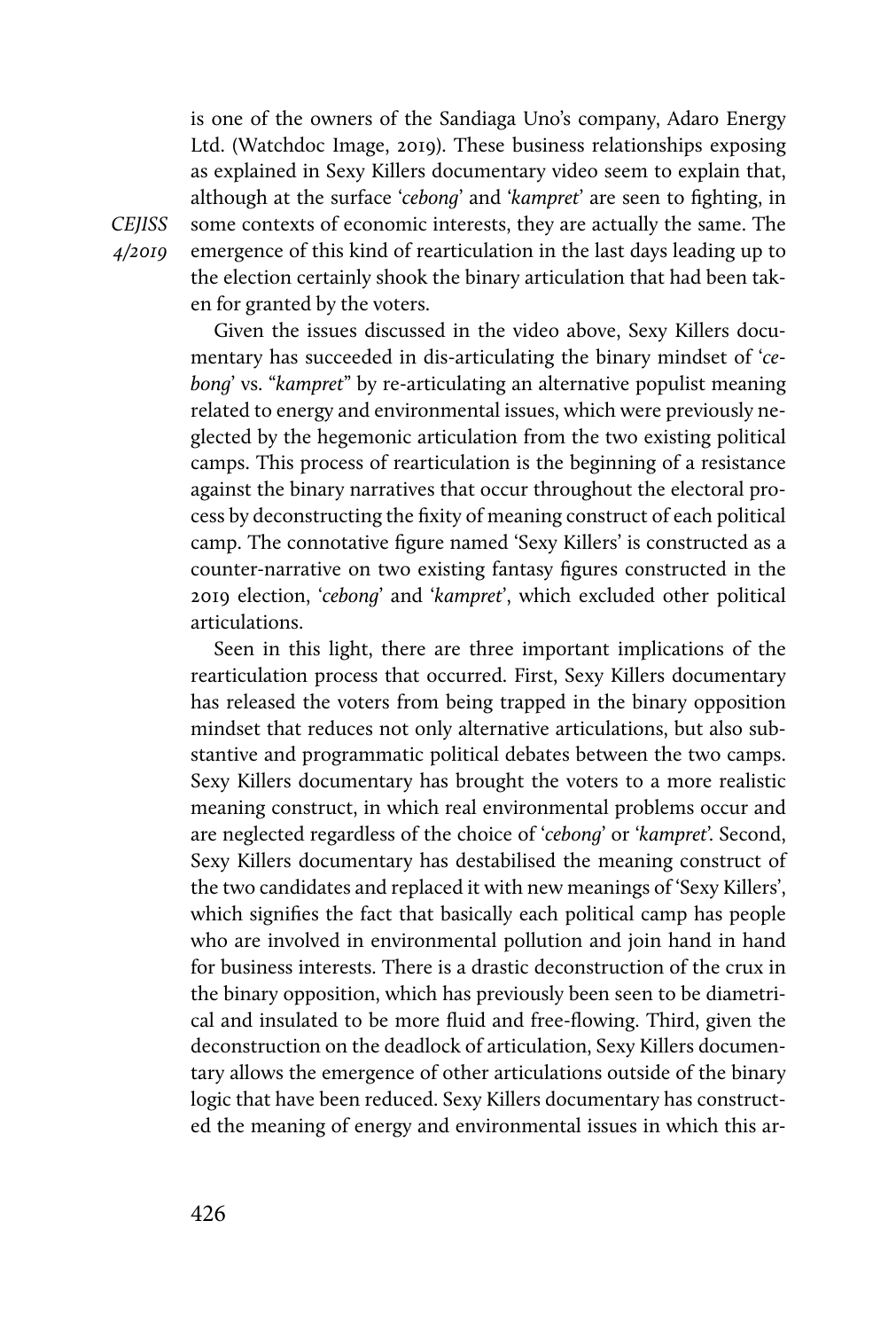ticulation has become a new populist discourse from the grassroots by positioning 'cebong' and '*kampret*' as political economic elites who basically capture the Indonesian politics.

## *Sexy Killers' effects: Re-defining non-voting behaviour?*

In the midst of the previous meaning constructs of binary opposition, all forms of political articulation were canalised into two groups and any political behaviors outside of the two choices are often considered to be negative, one of which is the so-called '*golongan putih*' (white group) or the abstentions. Anti-abstention campaigns are often voiced by both political camps that compete with different meaning constructs. In the Jokowi-Ma'ruf camp, for example, there was an artist influencer named Ernest Prakasa (2019) who called on his Instagram account: 'Jokowi could lose' two weeks before the voting, this emerged as the electability of Jokowi-Ma'ruf decreased on several survey results in the last few months before the election (Kompas.com, 2019b). Non-voting behaviour is finally associated as a new signifier for the cause of Jokowi-Ma'ruf's defeat and the victory of radicals, so that this kind of behaviour is seen as negative and even seen as a part of a political agenda that threatens them.

On the other hand, the Prabowo-Sandiaga camp also constructs the same meaning that non-voting behavior will bring Jokowi to be re-elected as a president, and that, according to their populist articulation, will damage the nation's economy. Since a few years ago, the hashtag of *#2019GantiPresident* (#2019ToChangeThePresident) became viral on social media and was accompanied by political movements and declarations in various regions. Accomplishing the meaning that abstentions is a dangerous behaviour for the survival of the nation for the Jokowi-Ma'ruf camp, and dangerous for economic sovereignty and Muslims for the Prabowo-Sandiaga camp, makes all forms of articulation that exceed this binary logic are reduced. Therefore, the level of voter participation in the 2019 election increased dramatically compared to the trend of increasing abstentions since the reform era (Tempo.co, 2019). This shows that the magnitude of the populist articulations, which were constructed by each camp, and at the same time the reduction of alternative articulations.

However, the emergence of the Sexy Killers documentary video in the last days before the election has deconstructed the meaning of non-voting behaviour which was predominantly co-opted by the two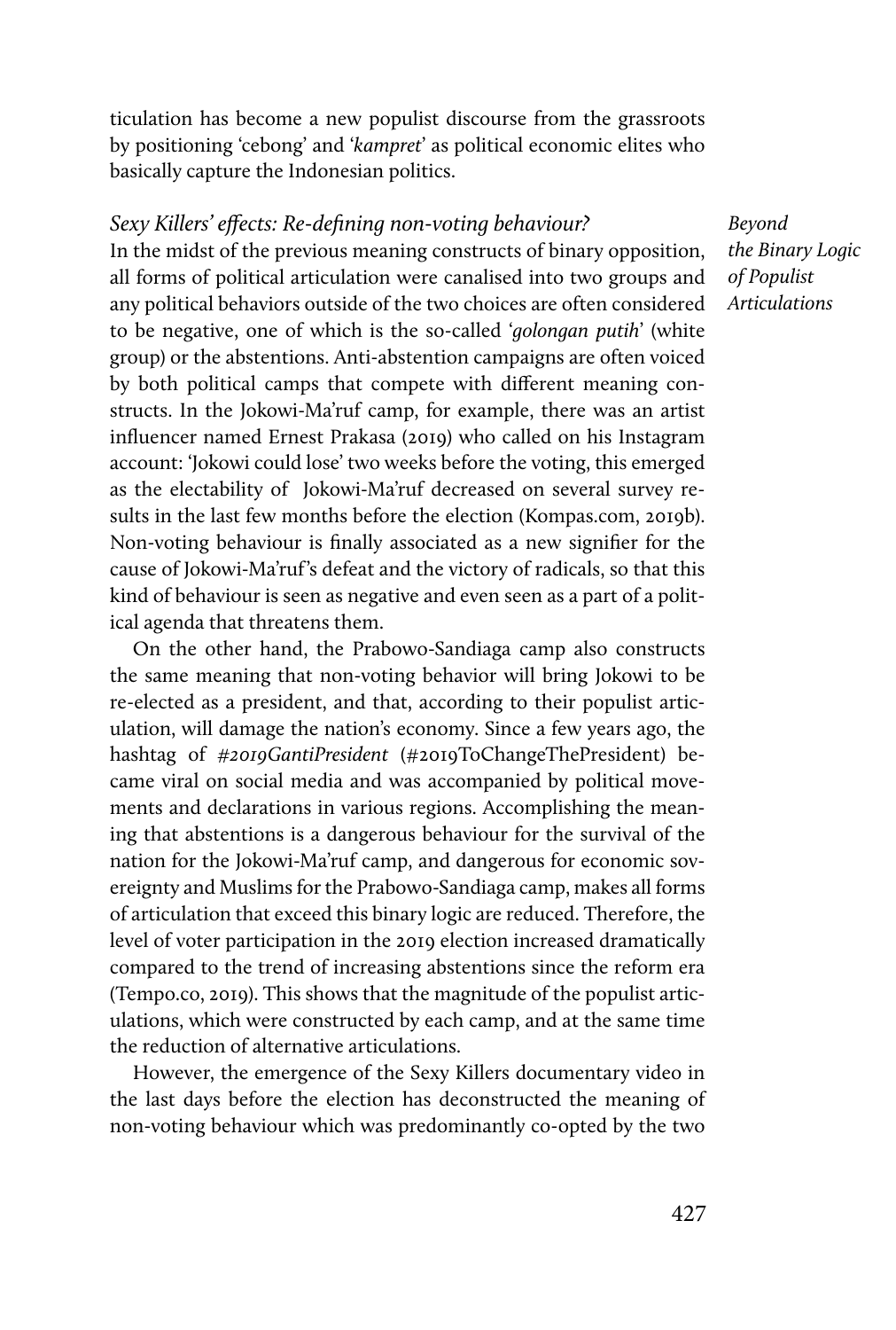narratives to be more open. Centre of meaning the environmental issue behind the energy business that was exposed has destroyed the fixity of the existing meaning so that it raises alternative perspectives and discourses in seeing public issues. Institutionally, the rearticulation process carried out by the documentary has deconstructed the established structure of power between political institutions and actors by allowing new definitions of non-voting behaviour. In the midst of judgment and allegations of binary logic as followers of '*cebong*' or '*kampret*', people or voters who are not in both are often associated with non-voting behavior which is often seen as a lower-political awareness, not intelligent behaviour and even part of the scenario of the opponent. Sexy Killers documentary deconstructs the way most of us in defining non-voting behavior earlier to be a form of political entity that exists in the society, especially those who are fed up with the binary opposition narratives that dominate the political discourse during the electoral process. Non-voting behavior is ultimately seen as a form of criticism on the two political camps who are hostile in the fantasy and connotative spaces, though, seen in the environmental populist point of view, they sit intimate in mining business affairs and together ignore the environmental issues.

Apart from the actual implications of the abstentions in the electoral processes, the rearticulation carried out by Sexy Killers has provided new spaces for the public to rethink the meaning constructs that are naively presented in public space. Therefore, as a consequence, it is not surprising that this documentary has been poorly portrayed by dominant political exponents, such as the response of Luhut Pandjaitan, or other political exponents who have benefited from an established structure of meaning (CNN Indonesia, 2019).

## **Conclusion**

It cannot be denied that the public space in Indonesian democracy has been dominated by the binary opposition narratives in which political polarisation is divided into two fantasy figures: '*cebong*' and '*kampret*'. This diametric conflict departs from the original programmatic and political antagonism sentiment based on populist issues, such as Islamic populism, economic populism, pluralist populism or anti-radicalist populism, becoming more connotative and fantasy antagonism. This narrative of articulation is then reinforced by the presence of some prominent scholars' views, who has predominantly been known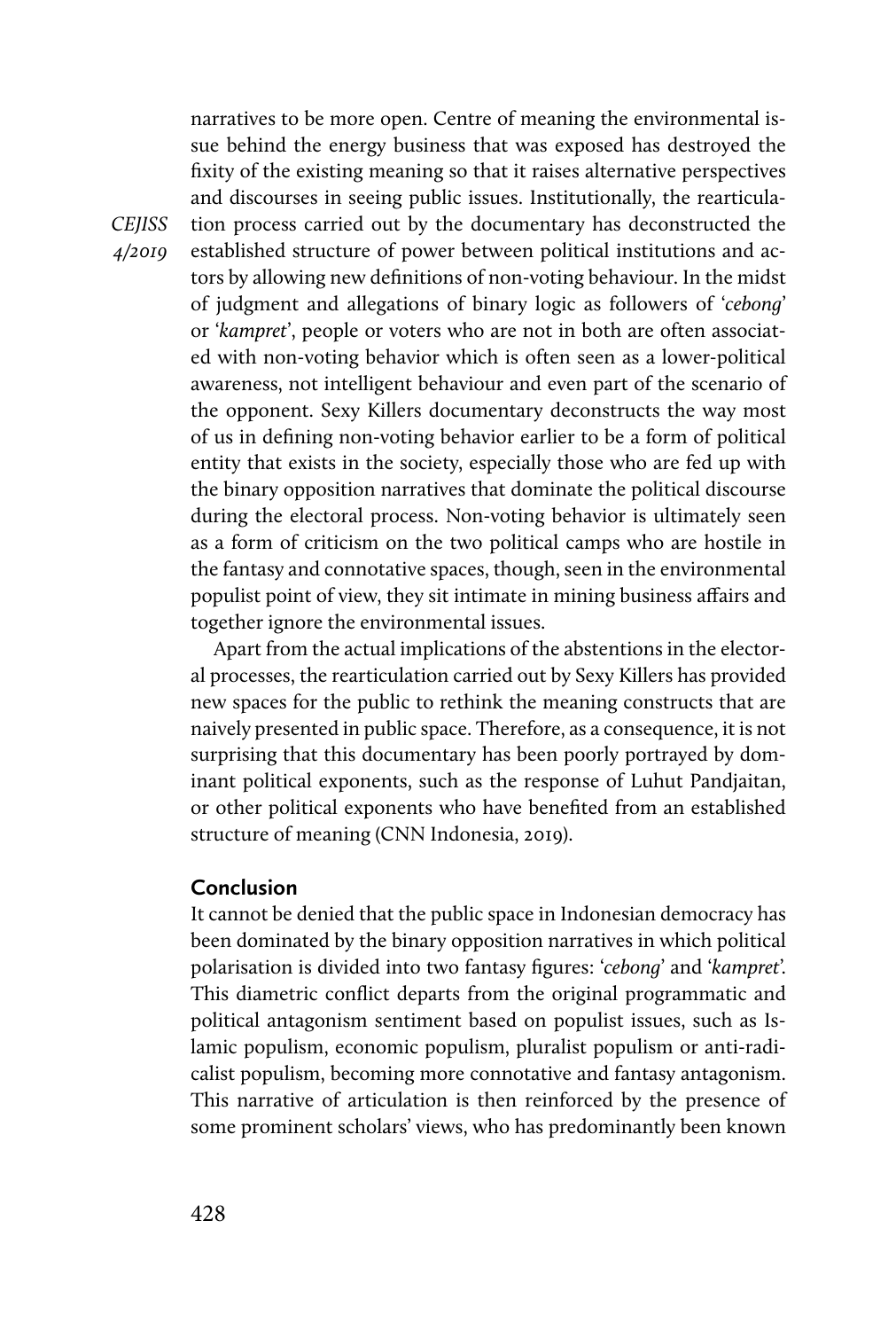in the literatures of Indonesian politics, that establishing the binary opposition logic (see for example Aspinall, 2015; Hadiz, 2017; Mietzner, 2015b). Alternative populist articulations are excluded and indirectly marginalised by the dominant centre of meaning, which was maintained and at the same time contested by each camp.

Through post-structuralism approach, every meaning construct is always viewed critically as a static, limited and hegemonic. Therefore, the impasse of political articulation which is mostly coloured by populist rhetoric from the both political camps can be seen as a hegemonic discourse. Sexy Killers documentary, as discussed earlier, dismantles the peculiarity of the structure of meaning in the populist rhetorics of each political camp and deconstruct a new structure of meanings. The partition in binary logic of '*cebong* 'vs. '*kampret*' was deconstructed into a new signifier for a much more connotative meaning, where 'Sexy Killers' becomes the nodal point. At this point, the populist discourse is re-articulated by re-posisitioning the sign of '*cebong*'and '*kampret*' as economic political elites, who both of them become 'Sexy Killers' that threaten the environment and the people.

To conclude, this article argues that the process of political articulation in a non-binary framework after the 2019 election needs to be strengthened, particularly populist discourses originating from the grassroots, such as the environmental issues that are often ignored by mainstream populist articulations. Furthermore, this process of rearticulation enables every alternative articulation to emerge as a manifestation of a real populist movement that is associated with popular sovereignty. This is important considering that the populist articulations constructed by contesting political elites tend to be merely oriented on electoral incentives and the game of electoral democracy, so populist discourse is more trapped in rhetorical games and meaningless connotative fantasies.

Ŷ,

LUTHFI HAMZAH HUSIN is affiliated with the Department of Political Science, Universitas Padjadjaran, Bandung, Indonesia.

NURUDDIN AL AKBAR is affiliated with the Department of Politics and Government, Universitas Gadjah Mada, Yogyakarta, Indonesia.

The authors can be contacted at and can be contacted at *l.h.husin@ unpad.ac.id*.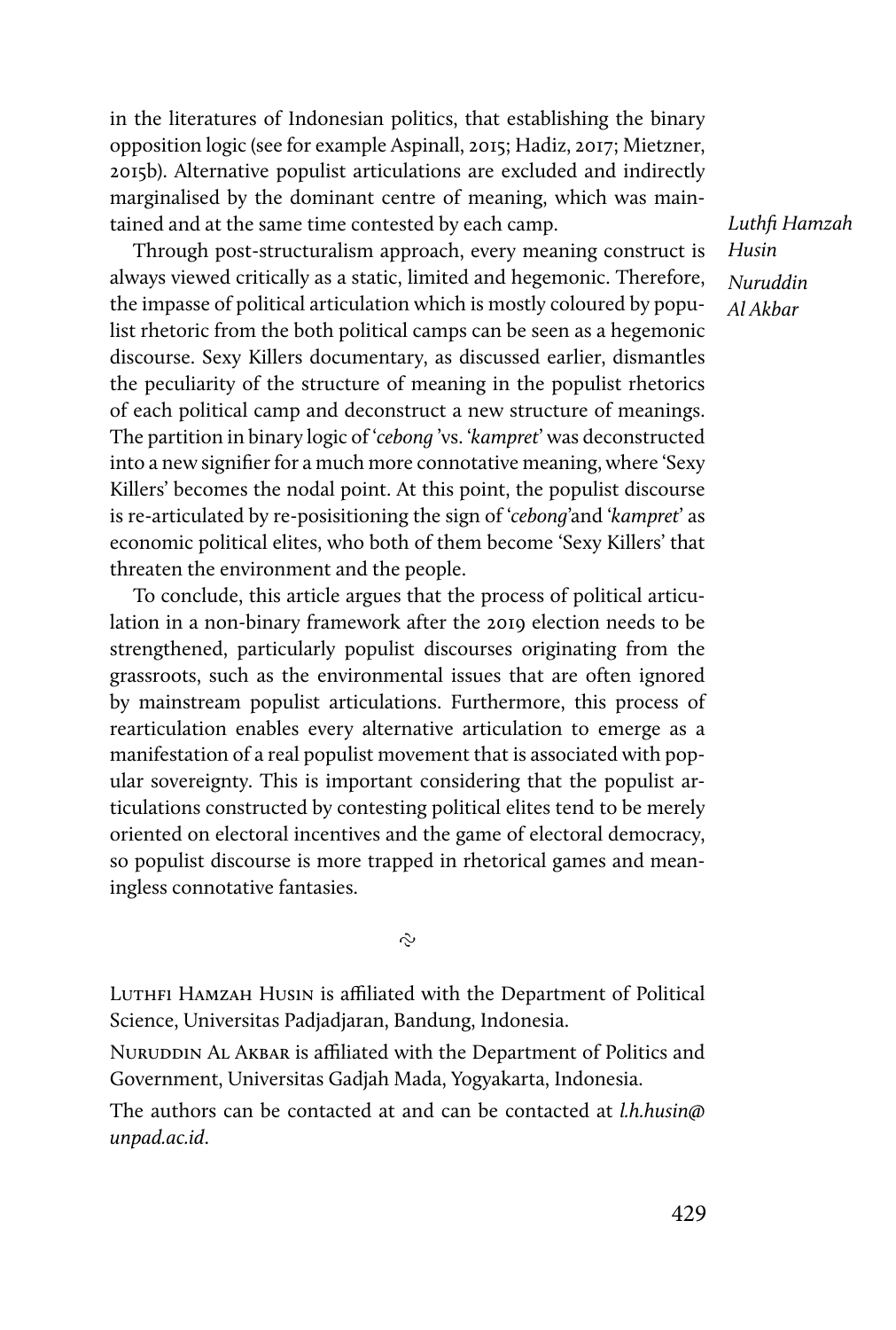#### **References**

Andersen, N. (2003) *Discursive Analytical Strategies.* Bristol: The Policy Press.

- Aspinall, E. (2015). Oligarchic Populism: Prabowo Subianto's Challenge to Indonesian Democracy. *Indonesia*, *99*, pp. 1-28.
- Aspinall, E., & Berenschot, W. (2019). *Democracy for Sale: Pemilihan Umum, Klientelisme, dan Negara di Indonesia.* Jakarta: Yayasan Obor Indonesia.
- *4/2019*  Aspinall, E., & Sukmajati, M. (Eds.). (2015). *Politik uang di Indonesia: Patronase dan klientelisme pada pemilu legislatif 2014.* Yogyakarta: PolGov.
	- Barthes, R. (1976). *The Pleasure of the Text.* London: Cape.

Barthes, R. (1977). *Image – Music – Text*. London: Fontana.

- CNN Indonesia. (2018). 'Cebong dan Kampret', Sinisme Dua Kubu Nihil Gagasan. Retrieved from https://www.cnnindonesia.com/ nasional/20180709153148-32-312746/cebong-dan-kampret-sinisme-duakubu-nihil-gagasan
- CNN Indonesia. (2019). Luhut Sebut Pembuat Film Sexy Killers Kurang Kerjaan. Retrieved from https://www.cnnindonesia.com/ekono mi/20190422165649-532-388552/luhut-sebut-pembuat-film-sexy-killerskurang-kerjaan
- Cushion, S., & Thomas, R. (2018). *Reporting Elections: Rethinking the Logic of Campaign Coverage.* Cambridge: Polity Press.
- Derrida, J. (2016). *Of Grammatology.* Baltimore: John Hopkins University Press.
- Djani, L., & Törnquist, O. (2017, 3 10). *Overtaking right-wing populism in Indonesia?* Retrieved from https://www.thejakartapost.com/academia/2017/03/10/ insight-overtaking-right-wing-populism-in-indonesia.html
- Djani, L., Tornquist, O., Tanjung, O., & Tjandra, S. (2017). *Dillemas of Populis Transactionalism.* Yogyakarta: Polgov.
- Hadiz, V. (2017). Indonesia's year of democratic setbacks: towards a new phase of deepening illiberalism? *Bulletin of Indonesian Economic Studies*, 53:3, pp. 261-278, DOI: https://doi.org/10.1080/00074918.2017.1410311
- Hadiz, V. (2018). Imagine All the People? Mobilising Islamic Populism for Right-Wing olitics in Indonesia. *Journal of Contemporary Asia*, DOI: https://doi.or g/10.1080/00074918.2017.1410311
- Hadiz, V. & Robison, R. (2017). Competing populisms in post-authoritarian Indonesia. *International Political Science Review*, *38*(4), pp. 488-502, DOI: https://doi.org/10.1177%2F0192512117697475
- Hiariej, E. (2018). Stagnasi Demokrasi: Bangkitnya Demokrasi Formal di Tengah Kuasa Oligarki dan Lemahnya Gerakan Prodemokrasi. In E. Hiariej, & K. Stokke (Eds.), *Politik Kewargaan di Indonesia.* Jakarta: Yayasan Obor Indonesia.
- Joseph, J. E. (2004). The Linguistic Sign. In C. Sanders (Ed.), *The Cambridge Companion to Saussure.* Cambridge: Cambridge University Press.
- Kompas.com. (2019a). Marah Usai Nonton "Sexy Killers"? Buat Perubahan dengan Tindakan Ini. Retrieved from https://sains.kompas.com/ read/2019/04/22/180800523/marah-usai-nonton-sexy-killers-buatperubahan-dengan-tindakan-ini?page=all
- Kompas.com. (2019b). Survei Litbang "Kompas": Elektabilitas Jokowi-Ma'ruf Turun 3,4 Persen, Prabowo-Sandi Naik 4,7 Persen. Retrieved from https:// nasional.kompas.com/read/2019/03/20/07234671/survei-litbang-kompaselektabilitas-jokowi-maruf-turun-34-persen-prabowo
- Laclau, E. (2018). *On Populist Reason.* London: Verso.

*CEJISS*